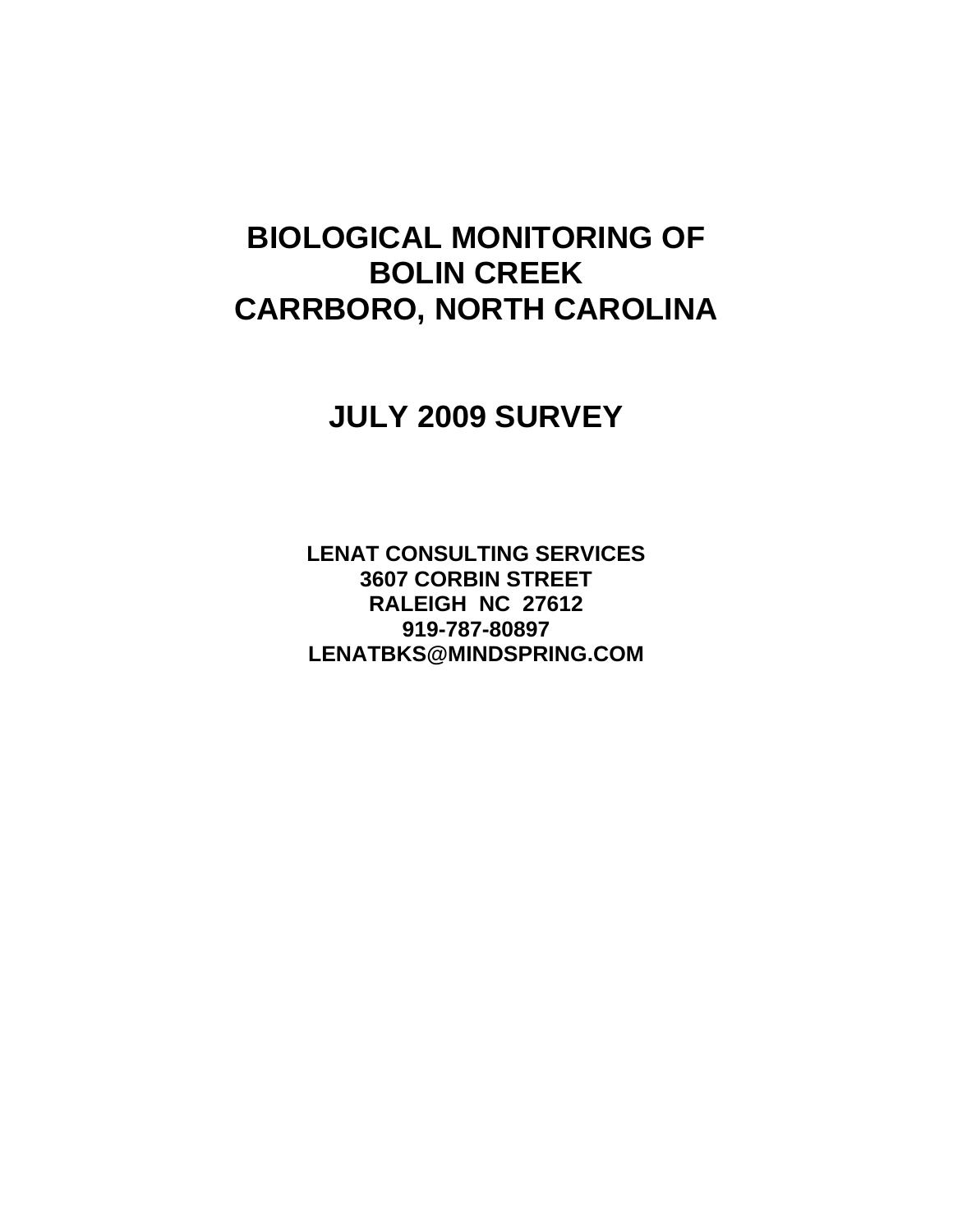# **INTRODUCTION**

Water quality in Bolin Creek was evaluated in 2009 by sampling benthic macroinvertebrates at 5 sites on July 7, 2009 Benthic macroinvertebrates, especially aquatic insects, are associated with the substrates of streams, rivers and lakes. This group of aquatic species is especially useful as an indicator of biological integrity.

There are several reasons for using biological surveys in monitoring water quality. Conventional water quality surveys do not integrate fluctuations in water quality between sampling periods. Therefore, short-term critical events may often be missed. The biota, especially benthic macroinvertebrates, reflect both long and short-term conditions. Since many species in a macroinvertebrate community have life cycles of a year or more, the effects of a short-term pollutant will generally not be overcome until the following generation appears.

Macroinvertebrates are useful biological monitors because they are found in all aquatic environments, they are less mobile than many other groups of organisms, and they are small enough to be easily collectable. Moreover, chemical and physical analysis for a complex mixture of pollutants is generally not feasible. The aquatic biota, however, show responses to a wide array of potential pollutants, including those with synergistic or antagonistic effects. Additionally, the use of benthic macroinvertebrates has been shown to be a cost-effective monitoring tool (Lenat 1988). The sedentary nature of the benthos ensures that exposure to a pollutant or stress reliably denotes local conditions, and allows for comparison of sites that are in close proximity (Engel and Voshell 2002).

Analysis of stream life is one way to detect water quality problems (Rosenberg et al 1986). Different kinds of stress will often produce different benthic macroinvertebrate communities. For example, the species associated with organic loading (and low dissolved oxygen) are well known. More recent studies have begun to identify the biological impacts of sedimentation and toxic stress. Identification at, or near, the species level is desirable for many groups of organisms (Resh and Unzicker 1975) and recent work by Lenat and Resh (2001) has shown the benefits of precise taxonomy for both pollution monitoring and conservation biology.

Organisms cannot always be identified at the species level, thus counts of the number of kinds of stream organisms often include identifications at higher levels (genus, family, etc.). Each different critter in these situations is called a "taxon" and the plural form of this word is "taxa". Thus *"taxa richness" is a count of the number of different types of organisms.*

This report is designed to function as a "stand-alone" document, and many of the introductory sections are repeated from earlier reports. A reader who is familiar with earlier Bolin Creek reports (2008) may wish to skip to the Results section.

## **BOLIN CREEK CATCHMENT** [Repeated from earlier Bolin Creek report]

The Carrboro portion of Bolin Creek lies in the Carolina Slate Belt, resulting in the narrow valleys and rocky substrates associated with this geologic zone. Slate belt streams tend suffer extreme low flows during droughts, as the clay soils have poor groundwater storage (see USGS flow data below). An OWASA (Orange Water and Sewer Authority) sewer easement follows Bolin Creeks for much of its length. Bolin Creek is classified as C NSW (nutrient sensitive waters) upstream of East Franklin Street (US 15-501 Business).

The headwaters of Bolin Creek are located northwest of the intersection of Homestead Road (SR 1777) and Old NC 86 (SR 1109), north of Carrboro. Bolin Creek is joined by the following named tributaries, in order from upstream to downstream: Jones Creek, Jolly Branch, Tanbark Branch, and Battle Branch. Bolin Creek is dammed several times in its headwaters, most notably to form Lake Hogan, a 12-acre impoundment located just downstream of Old NC 86. Bolin Creek begins in a fairly undeveloped area and drains progressively more urban and developed areas in Carrboro and Chapel Hill as it flows towards its confluence with Booker Creek.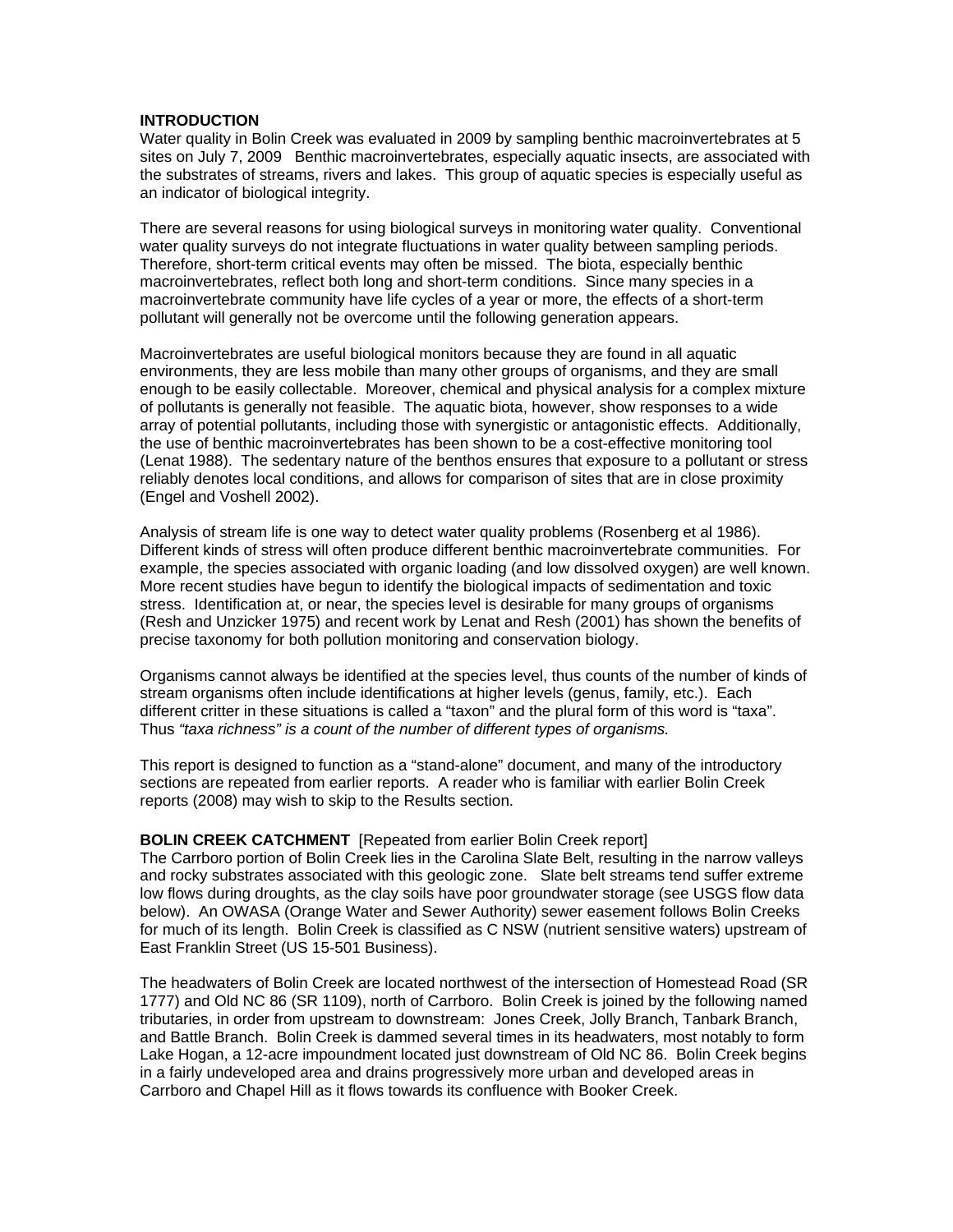## **METHODS** [Repeated from earlier Bolin Creek report]

All collection methods are derived from techniques used by the NC Division of Water Quality (Lenat 1988). These methods have been in use by North Carolina since 1982, and have been thoroughly tested for accuracy and repeatability. More details can be found at their web site: [http://h2o.enr.state.nc.us/esb/BAU.html.](http://h2o.enr.state.nc.us/esb/BAU.html) Two of DWQ's collection methods have been used for the Bolin Creek study: intensive "Standard Qualitative" collections and more rapid" Qual 4" collections. These two methods are briefly described below.

## **Standard Qualitative Method - Overview**

The standard qualitative technique includes 10 separate samples and is designed to sample all habitats and all sizes of invertebrates. This collection technique consists of two kick net samples (kicks), three sweep-net samples (sweeps), one leaf-pack sample, two fine-mesh rock and/or log wash samples, one sand sample, and visual collections. Invertebrates are separated from the rest of the sample in the field ("picked") using forceps and white plastic trays, and preserved in glass vials containing 95% ethanol.

Organisms are picked roughly in proportion to their abundance, but no attempt is made to remove all organisms. If an organism can be reliably identified as a single taxon in the field, then no more than 10 individuals need to be collected. Some organisms are not picked, even if found in the samples because abundance is difficult to quantify or because they are most often found on the water surface or on the banks and are not truly benthic.

Organisms are classified as Abundant if 10 or more specimens are collected, Common if 3-9 specimens are collected and Rare if 1-2 specimens are collected.

## **Qual 4 Method - Overview**

The EPT method is a more rapid collection technique, limited to 4 samples: 1 kick, 1 bank sweep, 1 leaf pack and visuals. Note that the Qual 4 method is a subset of the standard qualitative method described above.

## **Assigning Bioclassifications - Overview**

The ultimate result of a benthos sample is a bioclassification. Bioclassifications used by NC DWQ are Excellent, Good, Good/Fair, Fair, and Poor. For standard qualitative samples, these categories are based on both EPT taxa richness and the biotic index values. A score (1-5) is assigned for both EPT taxa richness and the NC biotic index. The final site classification is based on the average of these two scores. In some situations, adjustments must be made for stream size or the season, but such adjustments were not required for this study. Excellent, Good, and Good-Fair rating indicate that a stream is supporting designated uses; Fair and Poor rating are used to indicate that a stream is not supporting designated uses.

# **EPT Criteria**

The simplest method of data analysis is the tabulation of species richness and species richness is the most direct measure of biological diversity. The association of good water quality with high species (or taxa) richness has been thoroughly documented. Increasing levels of pollution gradually eliminate the more sensitive species, leading to lower and lower species richness.

The relationship of total taxa richness to water quality is nonlinear, as this metric may increase with mild enrichment. Taxa richness for the most intolerant groups (Ephemeroptera + Plecoptera + Trichoptera, EPT S) is more reliable, but must be adjusted for ecoregion. Piedmont criteria were used for the Bolin Creek study.

## **Biotic Index Criteria**

To supplement EPT taxa richness criteria, the North Carolina Biotic Index (NCBI) was derived as another (independent) method of bioclassification (Lenat 1993). This index is similar to the Hilsenhoff Biotic Index (Hilsenhoff, 1987), but with tolerance values objectively derived from the NC database. Biotic indices are based on a 0-10 scale, where 0 represents the best water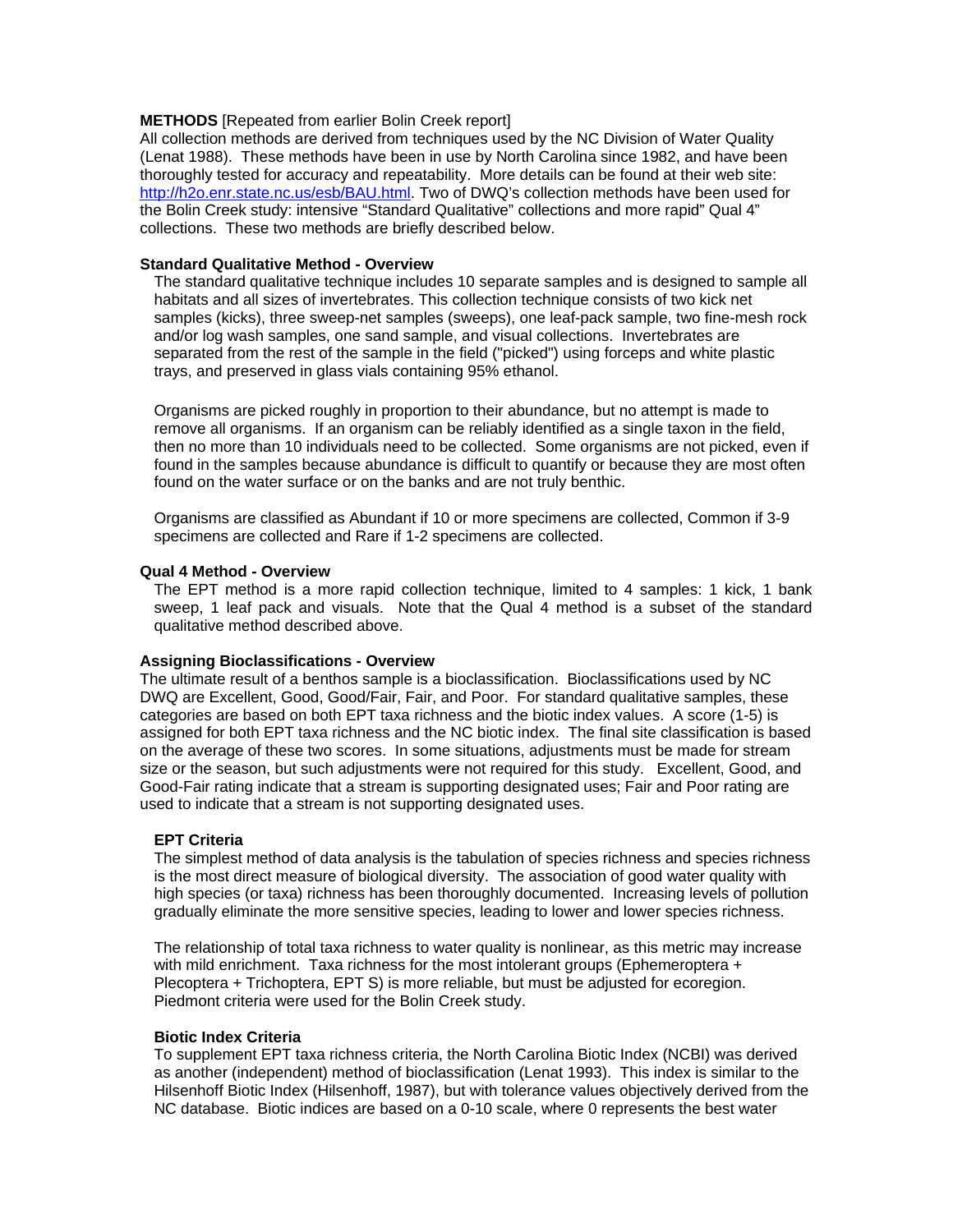quality and 10 represents the worst. Abundance values used in the biotic index calculation are 10 for Abundant taxa, 3 for Common taxa, and 1 for Rare taxa.

# **Derivation of Final Bioclassification for Standard Qualitative Samples**

For Piedmont streams, equal weight should be given to both the NC Biotic Index value and EPT taxa richness value in assigning bioclassifications. For these metrics, bioclassifications are assigned from the following scores:

Excellent: 5 Good: 4 Good-Fair: 3 Fair: 2 Poor: 1

"Borderline" values are assigned near half-step values (1.4. 2.6, etc.) and are defined as boundary EPT values +1 (except coastal plain), and boundary biotic index values +0.05. The two ratings are then averaged together, and rounded up or down to produce the final classification. When the EPT and BI score differ by exactly one unit, the EPT abundance value is used to decide on rounding up or rounding down.

# **SAMPLING SITES**

The Carrboro section of Bolin Creek has been sampled yearly since 2000. Sampled were collected four times a year in 2000 and 2001 to evaluate normal season trends, but only once per year (August or September) from 2003-2007. These samples were collected and identified by Ecological Consultants (Chapel Hill, NC), with assistance from Pennington and Associates (Kentucky). These studies established 4 sites along the Carrboro portion of Bolin Creek, which have been repeated in December 2008 and July 2009 (Lenat Consulting Services, Inc.).

Sites are numbered from most upstream (Site 1) to most downstream (Site 4). Samples were collected (with assistance from Randy Dodd, City of Carrboro Planning) on July 8, 2009. More detailed site descriptions (with photos) are presented in Appendix 1.

| Table 1. Site characteristics, Bolin Creek and Morgan Creek, July 2009. |        |       |    |       |       |
|-------------------------------------------------------------------------|--------|-------|----|-------|-------|
|                                                                         | Morgan |       |    |       |       |
| Substrate (%)                                                           |        |       |    |       |       |
| <b>Boulder</b>                                                          | 20     | 15    | 25 | 25    | 50    |
| Rubble                                                                  | 30     | 20    | 15 | 40    | 25    |
| Gravel                                                                  | 30     | 40    | 20 | 20    | 15    |
| Sand                                                                    | 20     | 25    | 20 | 15    | 10    |
| Silt                                                                    |        | Trace | 20 | Trace | Trace |
| Width (m)                                                               | 6      | 3     | 3  | 4.5   |       |

The most upstream site has a higher proportion of sand and gravel, although there is adequate boulder and rubble to support a normal macroinvertebrate community. Site 2 (below the Winmore development) was the only site with a significant amount of silt. Sites 3 and 4 are very rocky. DWQ does not assign ratings to streams less than 4.0 meters in width, and sites 1 and 2 are both les than 4 meters wide during normal summer flows.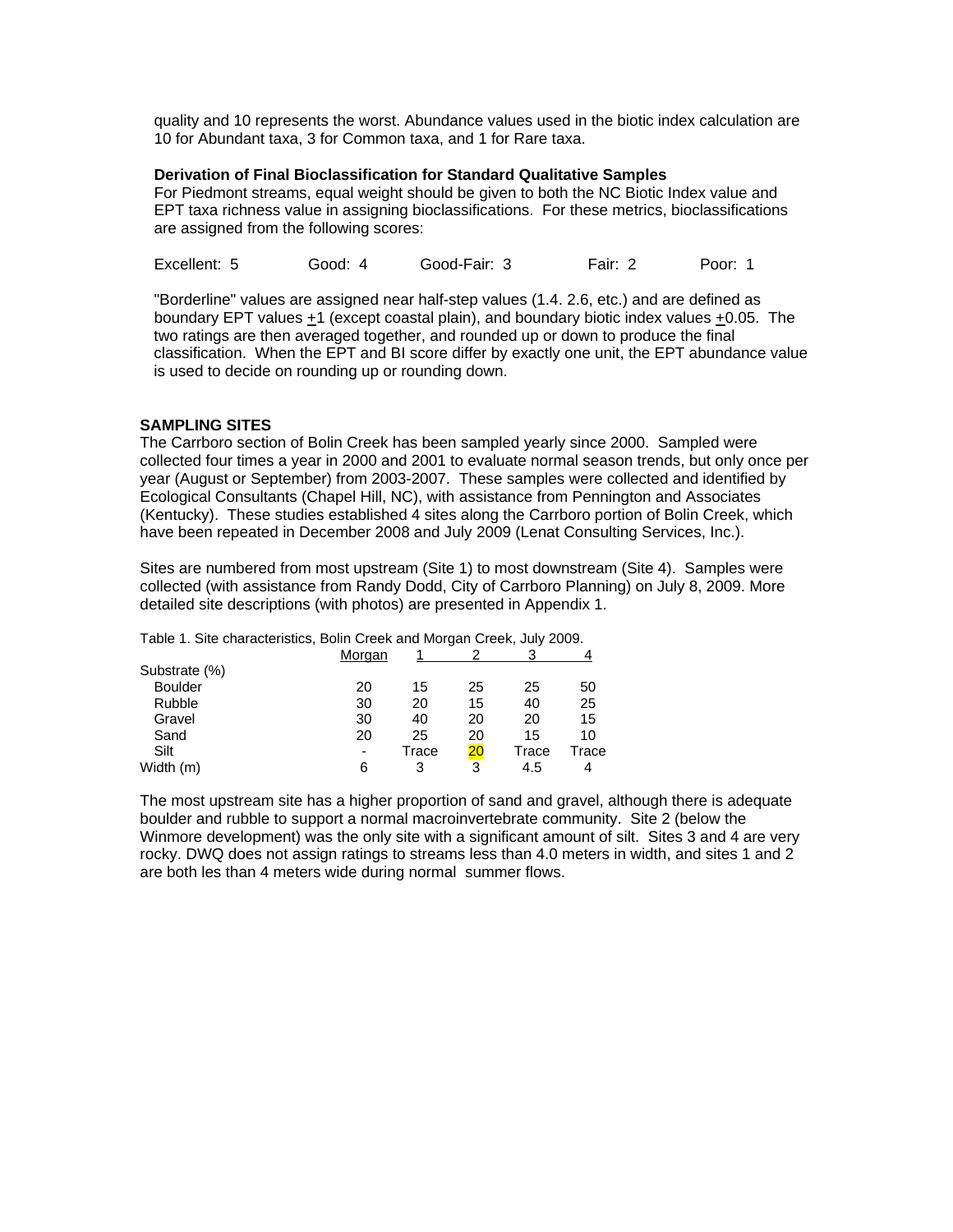# **FLOW DATA**

The fauna of Bolin Creek has been frequently affected by droughts, with sections of the stream becoming entirely dry during severe droughts. Changes due to water quality problems cannot be discerned without taking into consideration this natural stress. The data below is taken from the USGS web site, using data from 1999 to September 2008 (latest available) for monthly means and daily flow data from 1999 to 2009. The USGS measures daily flow at Morgan Creek and Cane Creek; both streams are in Orange county and both are similar to Bolin Creek. Low flows (means less than 0.5 cfs) are highlighted in yellow; severe low flows (means less than 0.1 cfs) are highlighted in red.

Mean Monthy flow (cfs) in streams most similar to Bolin Creek, 1999-2008. [Monthly data not available for 2009 at the time of this report] *Morgan Creek nr White Cross* 

| ັ.ສ                                              |                            |                |                |                |                |                |                |      |         |                     |                |                |            |
|--------------------------------------------------|----------------------------|----------------|----------------|----------------|----------------|----------------|----------------|------|---------|---------------------|----------------|----------------|------------|
| Year                                             | Month:                     |                | $\overline{2}$ | 3              | 4              | 5              | 6              | 7    | 8       | 9                   | 10             | 11             | <u> 12</u> |
| 1999                                             |                            | 13             | 4              | 5              | 10             | 0.9            | 0.5            | 0.4  | 0.09    | 40                  | 8              | $\overline{7}$ | 4          |
| 2000                                             |                            | 11             | 15             | 7              | 11             | 3              | 4              | 12   | 4       | $3^*$               | 1.3            | 1.7            | $2.2*$     |
| 2001                                             |                            | 2.4            | 6              | $17*$          | 12             | 3              | $5^*$          | 1.1  | 0.6     | 0.2                 | 0.1            | 0.1            | 0.3        |
| 2002                                             |                            | 7              | 4              | 4              | 2              | 0.7            | 0.03           | 0.04 | 0.01    | $0.04*$             | 6              | 4              | 15         |
| 2003                                             |                            | 6              | 20             | 32             | 39             | 11             | $\overline{7}$ | 6    | 3       | $2^*$               | $\overline{2}$ | 2              | 5          |
| 2004                                             |                            | $\overline{c}$ | 8              | 5              | 4              | 3              | 0.4            | 0.7  | 5       | $7^*$               | $\overline{2}$ | 4              | 3          |
| 2005                                             |                            | 7              | 7              | 15             | 6              | 2              | 0.7            | 0.3  | $0.2*$  | 0.01                | 0.2            | 0.6            |            |
| 2006                                             |                            | 3              | $\overline{2}$ | $\overline{2}$ | $\overline{2}$ | 0.7            | 1.7            | 5    | $0.08*$ | 0.5                 | 1.9            | 16             | 6          |
| 2007                                             |                            | 13             | 7              | 9              | 12             | 1.8            | 0.6            | 0.2  | 0.002   | $.000*$<br>$\Omega$ | 0.008          | 0.003          | 0.2        |
| 2008                                             |                            | 0.4            | 1.3            | 9              | 6              | 2              | 0.4            | 1.6  | 4       | 15                  |                |                |            |
|                                                  |                            |                |                |                |                |                |                |      |         |                     |                |                |            |
|                                                  | Cane Creek nr Orange Grove |                |                |                |                |                |                |      |         |                     |                |                |            |
| Year                                             | Month:                     |                | 2              | 3              | 4              | 5              | 6              | 7    | 8       | 9                   | 10             | 11             | 12         |
| 1999                                             |                            | 14             | 4              | $\overline{3}$ | 6              | 1.1            | 0.5            | 0.2  | 0.09    | 18                  | 4              | 6              | 4          |
| 2000                                             |                            | 9              | 14             | 8              | 12             | 2              | 8              | 14   | 3       | $5^*$               | 0.9            | 0.8            | $5^\star$  |
| 2001                                             |                            | 3              | 9              | 21             | 11             | 1.2            | $2^*$          | 0.4  | 0.1     | 0.1                 | 0.1            | 0.06           | 0.2        |
| 2002                                             |                            | $\mathbf 5$    | $\overline{2}$ | 3              | 1.1            | 0.1            | 0.03           | 0.04 | 0.04    | $0.4*$              | 13             | 9              | 20         |
| 2003                                             |                            | 6              | 20             | 34             | 37             | 17             | 8              | 5    | 4       | $1.3*$              | 0.7            | 0.7            | 6          |
| 2004                                             |                            | $\overline{c}$ | 8              | 5              | 4              | 0.9            | 0.4            | 1.9  | 10      | 9*                  | 1.8            | 4              | 4          |
| 2005                                             |                            | 7              | 6              | 15             | 6              | $\overline{2}$ | 0.8            | 0.3  | $0.3*$  | 0.000               | 0.03           | 0.5            | 8          |
| 2006                                             |                            | 3              | $\overline{c}$ | 1.2            | $\overline{2}$ | 1.0            | 7              | 4    | 0.1     | 0.2                 | 1.2            | 19             | 6          |
| 2007                                             |                            | 11             | 8              | 12             | 12             | 0.9            | 0.2            | 0.03 | 0.00    | $0.00*$             | 0.005          | 0.000          | 0.08       |
| 2008                                             |                            | 0.3            | 1.2            | 7              | 9              | 3              | 0.2            | 0.5  | 0.3     | 3.8                 |                |                |            |
| $\mathbf{A}$ and $\mathbf{A}$<br>$\cdot$ $\cdot$ |                            |                |                |                |                |                |                |      |         |                     |                |                |            |

\*Month for prior Bolin Creek samples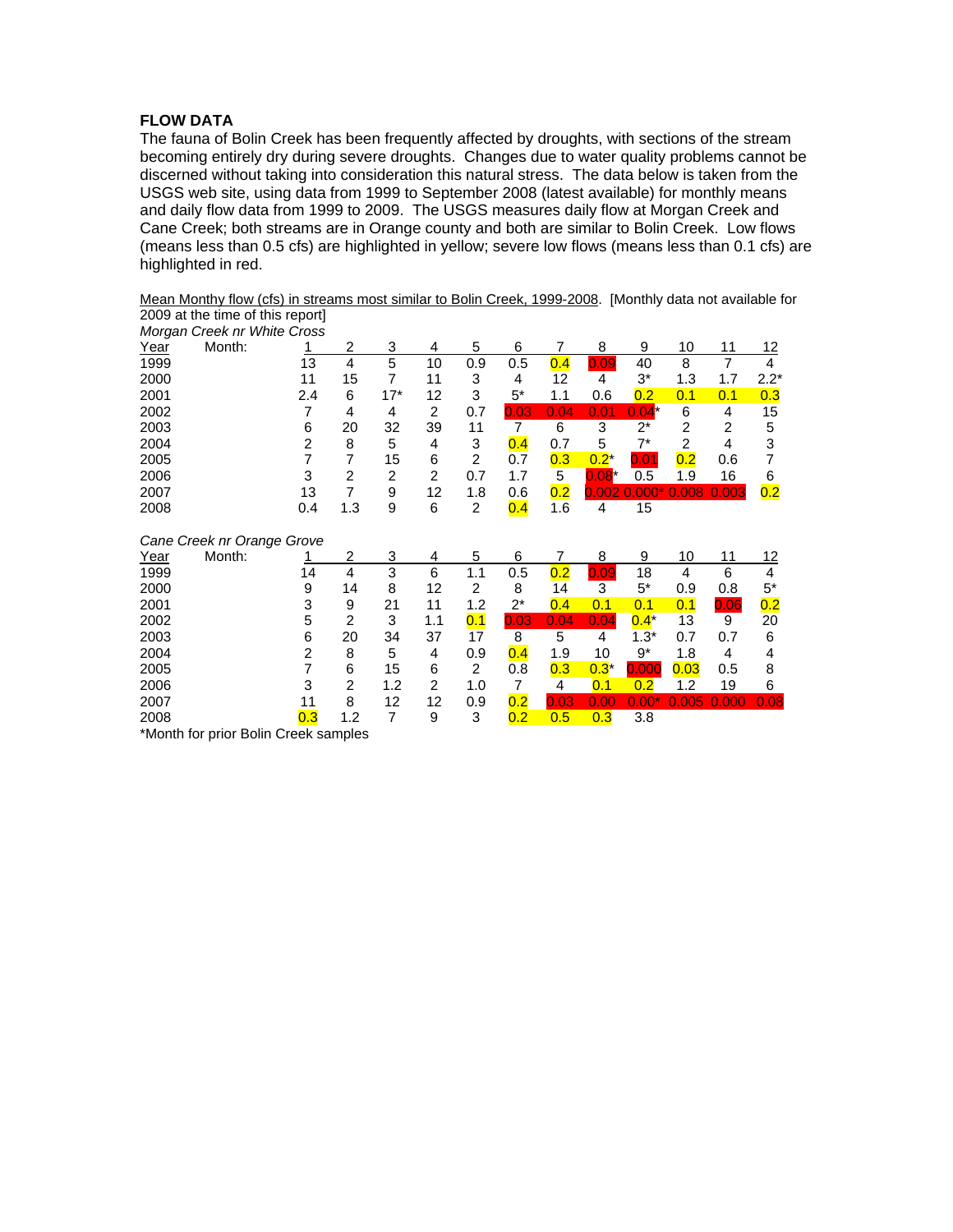QuickTime™ and a TIFF (Uncompressed) decompressor are needed to see this picture.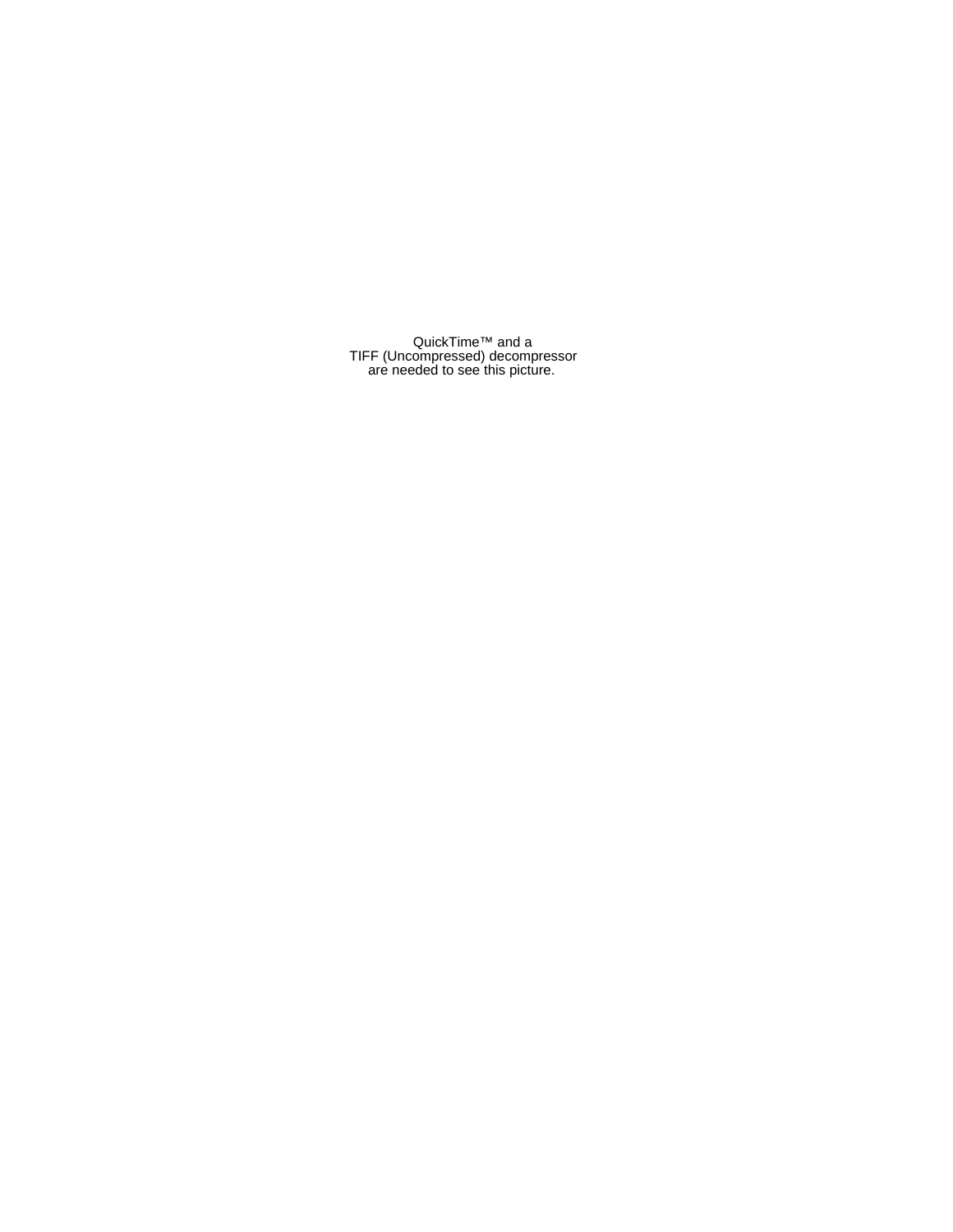# **PRIOR BIOLOGICAL DATA**

Benthic macroinvertebrates have been collected in Orange County for over 30 years. One of the first publications was a list of species found in Cane Creek, prior to the existence of the Cane Creek Reservoir (Lenat 1983). The NC Division of Water Quality has multiple collections from Morgan Creek and Bolin Creek, including standard qualitative and EPT samples. EPT samples use a shorter 4-sample method (vs. 10 samples for the standard qualitative), and are limited to the Ephemeroptera, Plecoptera, and Trichoptera.

The following data are taken from the Cape Fear River basin report (NC DWQ 2003):

|                           | Date  |                              | Total S EPT S  | BI                           | <b>BIEPT</b> | <b>Bioclass</b>        |
|---------------------------|-------|------------------------------|----------------|------------------------------|--------------|------------------------|
| Bolin Cr at SR 1777       | 7/01  | 87                           | 24             | 5.96                         | 5.18         | Good-Fair              |
|                           | 2/01  | 82                           | 17             | 6.40                         | 5.23         | Not Rated              |
|                           | 4/00  | $\qquad \qquad \blacksquare$ | 26             | -                            | 5.05         | Good                   |
|                           | 3/98  | -                            | 23             | -                            | 4.22         | Good                   |
|                           | 4/93  | $\qquad \qquad \blacksquare$ | 24             | $\qquad \qquad \blacksquare$ | 4.46         | Good                   |
|                           |       |                              |                |                              |              |                        |
| Bolin Cr at Village Rd    | 3/02  | 40                           | 7<br>9         | 7.00                         | 6.42         | Fair (follows Drought) |
|                           | 7/01  | 52                           |                | 6.61                         | 6.64         | Fair                   |
|                           | 2/01  | 54                           | 6              | 7.00                         | 5.82         | Poor                   |
|                           | 2/98  | 59                           | 26             | 5.10                         | 3.93         | Good                   |
|                           | 4/93  |                              | 24             |                              | 3.89         | Good-Fair              |
| Bolin Cr at E Franklin St | 7/01  | 41                           | 4              | 6.87                         | 6.95         | Poor                   |
|                           | 3/01  | 53                           | 4              | 7.05                         | 5.94         | Poor                   |
|                           | 3/98  | 37                           | 13             | 6.28                         | 6.00         | Fair                   |
|                           | 2/98  | $\overline{\phantom{a}}$     | 4              | $\blacksquare$               | 6.65         | Poor                   |
|                           | 2/93  | 32                           | 8              | 6.52                         | 5.34         | Fair                   |
|                           | 4/86  | 89                           | 28             | 6.08                         | 4.34         | Good-Fair              |
| Morgan Cr at NC 54        | 03/09 |                              | 26             |                              | 4.36         | Good                   |
|                           | 03/08 |                              | 12             |                              | 3.55         | Fair (Drought)         |
|                           | 06/04 |                              | 18             |                              | 4.43         | Good-Fair              |
|                           | 10/03 |                              | 22             |                              | 4.22         | Good                   |
|                           | 7/03  |                              | 20             |                              | 4.61         | Good-Fair              |
|                           | 5/03  |                              | 16             |                              | 4.95         | Good-Fair              |
|                           | 3/03  |                              | 12             |                              | 3.07         | Not Rated (Drought)    |
|                           | 1/03  |                              | 8              | $\overline{\phantom{a}}$     | 3.42         | Not Rated (Drought)    |
|                           | 9/02  | $\overline{\phantom{a}}$     | $\overline{2}$ | $\overline{\phantom{a}}$     | 4.10         | Not Rated (Drought)    |
|                           |       |                              |                |                              |              |                        |
|                           | 4/00  | ۰                            | 36             |                              | 4.21         | Excellent              |
|                           | 2/98  | 80                           | 33             | 4.37                         | 3.28         | Excellent              |
|                           | 10/96 | 64                           | 22             | 5.03                         | 4.12         | Good                   |
|                           | 7/93  | 61                           | 22             | 4.92                         | 3.48         | Good                   |
|                           | 2/93  | 90                           | 36             | 4.48                         | 3.23         | Excellent              |
|                           | 4/85  | 109                          | 32             | 5.71                         | 4.69         | Good                   |

NC DWQ data, 1985-2003. Standard Qualitative and EPT samples.

NC Department of Environment and Natural Resources (2003) provided the following summary of the Bolin Creek data:

"When Bolin Creek was first sampled at East Franklin Street in 1986, the benthic community was reasonably diverse, and the stream, though showing indications of impact, was not considered impaired. Impairment was evident when the stream was next sampled in 1993 and has persisted at this downstream site. Upstream sites supported a reasonably intact benthic fauna until 2000, when impairment became evident as far upstream as Waterside Drive in Carrboro, located between Homestead Road and Estes Drive Extension. It is probably too soon to evaluate whether this decline in the benthic community is persistent, or was due to a specific perturbation from which this portion of the stream will yet recover. Currently, only the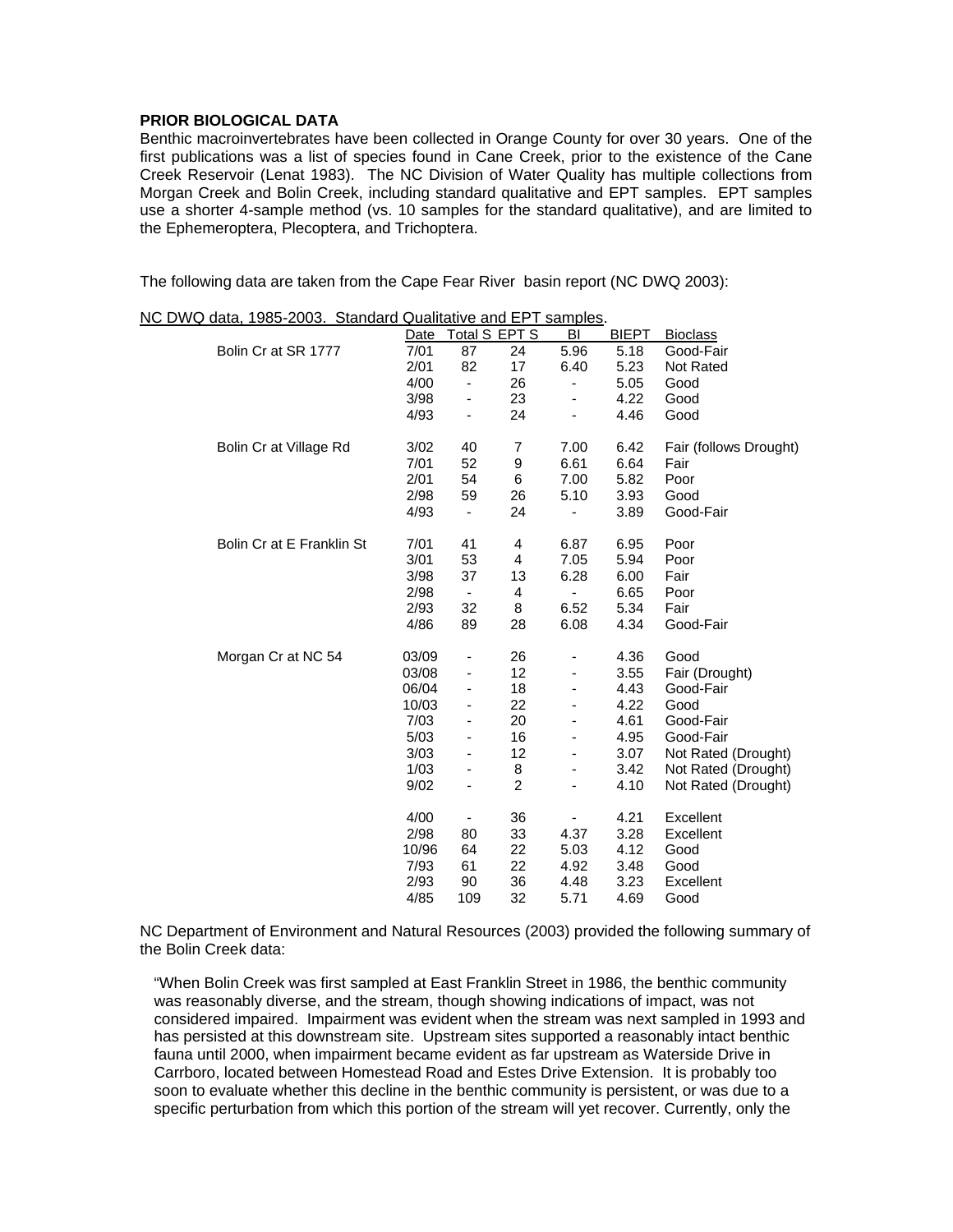upper portion of Bolin Creek (Homestead Road) appears to support an adequate benthic fauna.

The causes of impairment in the portion of Bolin Creek between Airport Road and Waterside Drive are less clear than in the downstream section of Bolin Creek. In-stream habitat is adequate. Some effects of toxicity and scour are likely, although these impacts appear less pronounced than in lower Bolin Creek, and likely decline significantly at the upstream end of this section."

Collections from Morgan Creek in 2002 and 2003 were intended to show recovery from the 4 month drought. These data indicated that the stream took about one year to recover from extreme low flow. A one-year recovery was also seen after the drought conditions in 2008.

Town of Carrboro Data, 2000-2007, Ecological Consultants, Standard Qualitiative Samples. (DWQ method).

Bioclassifications were assigned yearly from 2000-2007, but severe droughts (see flow data) made it inappropriate to assign ratings in 2002, 2006, and 2007. Biotic index numbers are only available from 2000-2001. Between June 2001 and September 2004, the rating is based solely on EPT taxa.

|         | Site:      |          | 2 (1777)                 |                         |    |        | 3 (Waterside)   |    | 4(Estes)                 |                 |
|---------|------------|----------|--------------------------|-------------------------|----|--------|-----------------|----|--------------------------|-----------------|
| Date    | Parameter: | EPT S BI |                          | Rating EPT S BI         |    |        | Rating          |    |                          | EPT S BI Rating |
| 09/2000 |            |          |                          | 16 6.2 Good-Fair 9      |    | 6.1    | Fair            | 4  | 6.4                      | Poor            |
| 12/2000 |            |          |                          | 18 6.2 Good-Fair 12 6.5 |    |        | Fair            | 9  | 6.0                      | Fair            |
| 03/2001 |            |          |                          | 16  6.4 Good-Fair       | 10 | 6.7    | Fair            | 10 | 6.3                      | Fair            |
| 06/2001 |            | 18       |                          | - Good-Fair             |    |        | 16 - Good-Fair? | 11 | $\blacksquare$           | Fair            |
| 09/2003 |            | 9        | $\overline{\phantom{a}}$ | Fair                    | 7  | $\sim$ | Poor            | 8  | $\overline{\phantom{a}}$ | Fair            |
| 09/2004 |            | 11       | $\blacksquare$           | Fair                    | 8  | $\sim$ | Fair            | 8  | $\overline{\phantom{a}}$ | Fair            |

# **RESULTS AND DISCUSSION** (Tables 2-3, Appendix 2)

Early samples from Bolin Creek (prior to 2000) indicated Good water quality in the upper section, declining slightly to Good-Fair further downstream. Surveys in 2000, however, produced a Fair rating for sites at Waterside Drive (#3) and Estes Drive (#4). It appears that nonpoint source runoff had a significant negative effect on water quality in Bolin Creek between 1998 and 2000. Note that changes in habitat were not responsible for any these changes and that there were no drought problems in 2000.

After August 2001, Bolin Creek was potentially affected by a series of severe droughts, with very low flows (see flow data for Cane Creek and Morgan Creek) in:

-Aug-Dec 2001 (6 months, with lowest flow in Nov) -June-Sept 2002 (4 months with streams drying up much of this time) -June 2004 -July-Oct 2005 (4 months with streams going dry in September) -Aug-Sept 2006 -June-Dec 2007 (7-8 months, with streams going dry for 4-6 months).

These repeated shocks to the stream biota would be expected to severely affect the diversity of the stream fauna, and bioclassifications based on taxa richness counts might have underestimated water quality conditions. Most of the invertebrate samples had been collected in September, which would have been a normal seasonal minimum. The repeated Fair and Poor rating assigned to much of Bolin Creek during this period have been used to show that Bolin Creek does not support designated used, but the 2008 and 2009 samples (see below) suggested that a different answer may be obtained as the stream recovers from drought impacts.

## December 2008 collections (largely repeated from prior report)

Sampling in 2008 was conducted in the month of December, in contrast to the August-September collections in most other years. December, however, can also be a low point for taxa richness: summer species have emerged, but many spring species not yet hatched.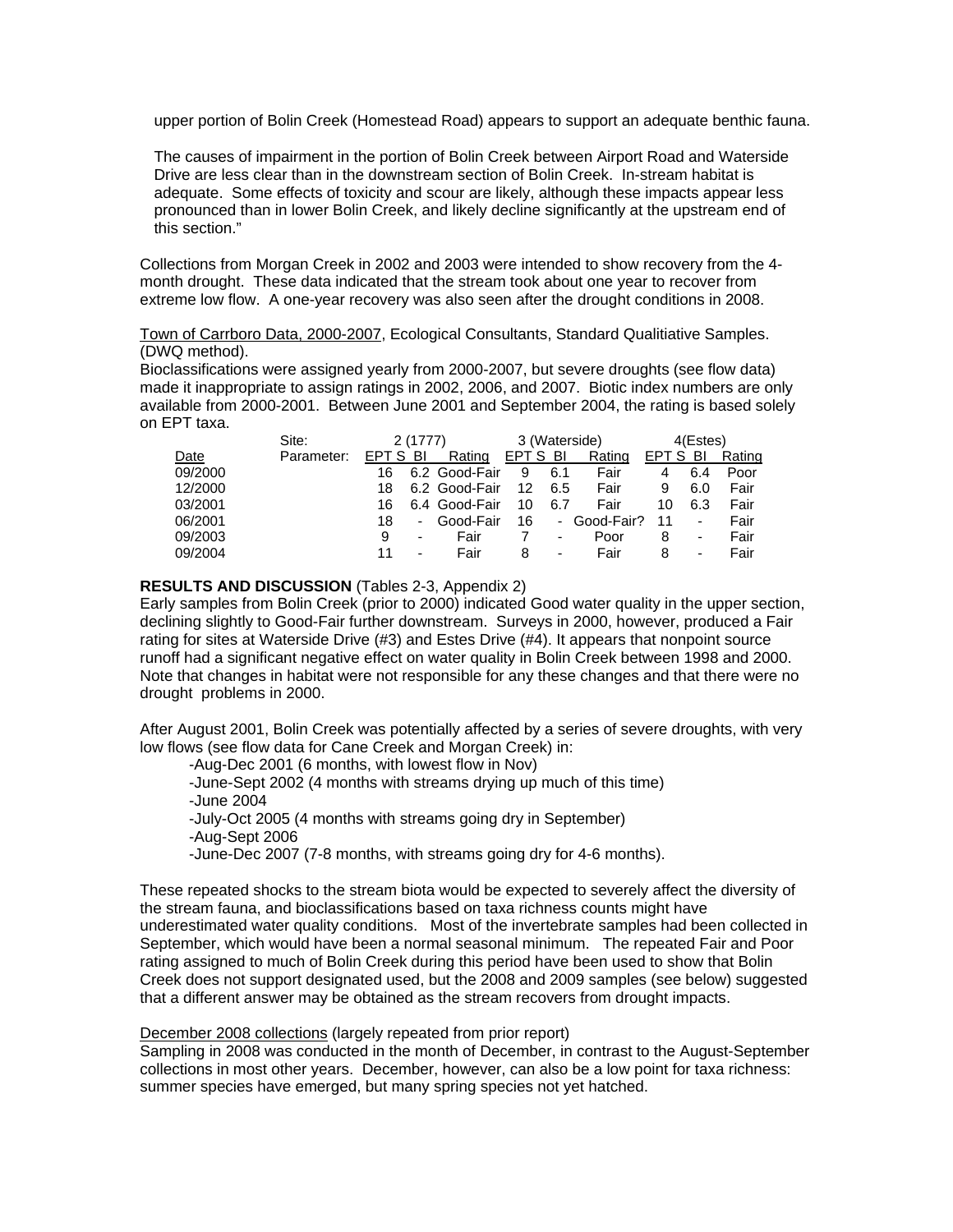<span id="page-8-0"></span>Sampling in December 2008 produced very similar results for all 4 sites on Bolin Creek: EPT taxa richness of 10-12 species and a NC Biotic index of 5.9-6.2. This produced a Fair rating using only the EPT taxa richness and a Good-Fair rating using tolerance data. In light of the negative effect of severe drought on taxa richness, all sites were "rounded up" to a tentative Good-Fair rating. *These ratings implied that Bolin Creek supported designated uses in 2008 and has at least partially recovered from the impacts seen in 2000, 2001, 2003, and 2004.*

|                            |                          |           | <b>Sites</b> |           |           |
|----------------------------|--------------------------|-----------|--------------|-----------|-----------|
|                            | Morgan Cr                |           |              |           | 4         |
| <b>Total Taxa Richness</b> | $\overline{\phantom{0}}$ | 57        | 53           | 52        | 44        |
| <b>EPT Taxa Richness</b>   | $18(21*)$                | 12        | 10           | 12        | 12        |
| NC Biotic Index            |                          | 5.9       | 5.9          | 6.2       | 5.9       |
| Rating                     | Good?                    | Good-Fair | Good-Fair    | Good-Fair | Good-Fair |
|                            |                          |           |              |           |           |

\*Value predicted for more comprehensive standard 10-sample collection, see below

A 4-sample EPT collection was taken at Morgan Creek to provide additional reference data. Note that EPT tax richness predicted for a 10-sample collection was almost twice that of the Bolin Creek samples<sup>[1](#page-8-0)</sup>. Furthermore, the EPT biotic index value (3.9) was much lower than those observed at Bolin Creek sites (4.3-5.4), indicating a more intolerant community. Species which were very abundant at Morgan Creek, but absent from Bolin Creek, included both *Isonychia* and *Leucrocuta*. Both of these mayflies have been collected from Bolin Creek, but appear to have been eliminated by the combination of drought and water quality problems.

A commonly observed pattern at Bolin Creek sites is low taxa richness (suggesting stress) and the abundance of intolerant species (suggesting good water quality). This pattern was especially evident in December of 2008. Key intolerant species include the caddisfly *Chimarra* plus the stoneflies *Eccoptura xanthenes* and *Acroneuria abnormis*. *Eccoptura* favors small headwater streams, while *Acroneuria* is more commonly found in large streams; both are similar long-lived species that reflect water quality conditions over a period of six months to one year.

*Chimarra* was common or abundant mainly at the upstream control site in 2000-2001. It became abundant at all sites in 2004 and 2008, suggesting improving water quality at downstream sites 3 and 3. *Acroneuria* has consistently been common or abundant at the downstream sites on Bolin Creek. The abundance of this highly intolerant species at site 2 in 2008 clearly indicated good water quality.

# July 2009 collections

 $\overline{a}$ 

EPT taxa richness was uniformly low at all sites (10-11), but there were significant changes in community composition between sites. This low EPT taxa richness may reflect a slow recovery from prior droughts. Species associated with the bank area were more abundant than in samples from 2003-2007, including *Caenis* (a mayfly), *Triaenodes ignitus* (a caddisfly), *Hyallela azteca* (an amphipod), plus many dragonflies and damselflies. During droughts, the stream water may not be in contact with bank areas, greatly reducing the abundance and diversity of species associated with root mats, undercut banks, etc.

Site 1. The most upstream site had the most intolerant community; this was the only site where an intolerant caddisfly, *Neophylax oligius* , was abundant. Site 1 received the same Good-Fair bioclassification that was assigned in December 2008.

Site 2. This site is located downstream of the Winmore development. Relative to Site 1, there was a significant increase in the biotic index  $(5.6 \rightarrow 6.6)$ , indicating a shift to a more tolerant community. Two intolerant species declined from Abundant to Common (*Chimarra* sp and *Psephenus herricki*), while there were increases in more tolerant groups (fingernail clams, Chironomidae). The bioclassification for Site 2 declined from Good-Fair in December 2008 to

The 10-sample EPT value can be estimated from the 4-sample value by multiplying by a correction factor of 1.15.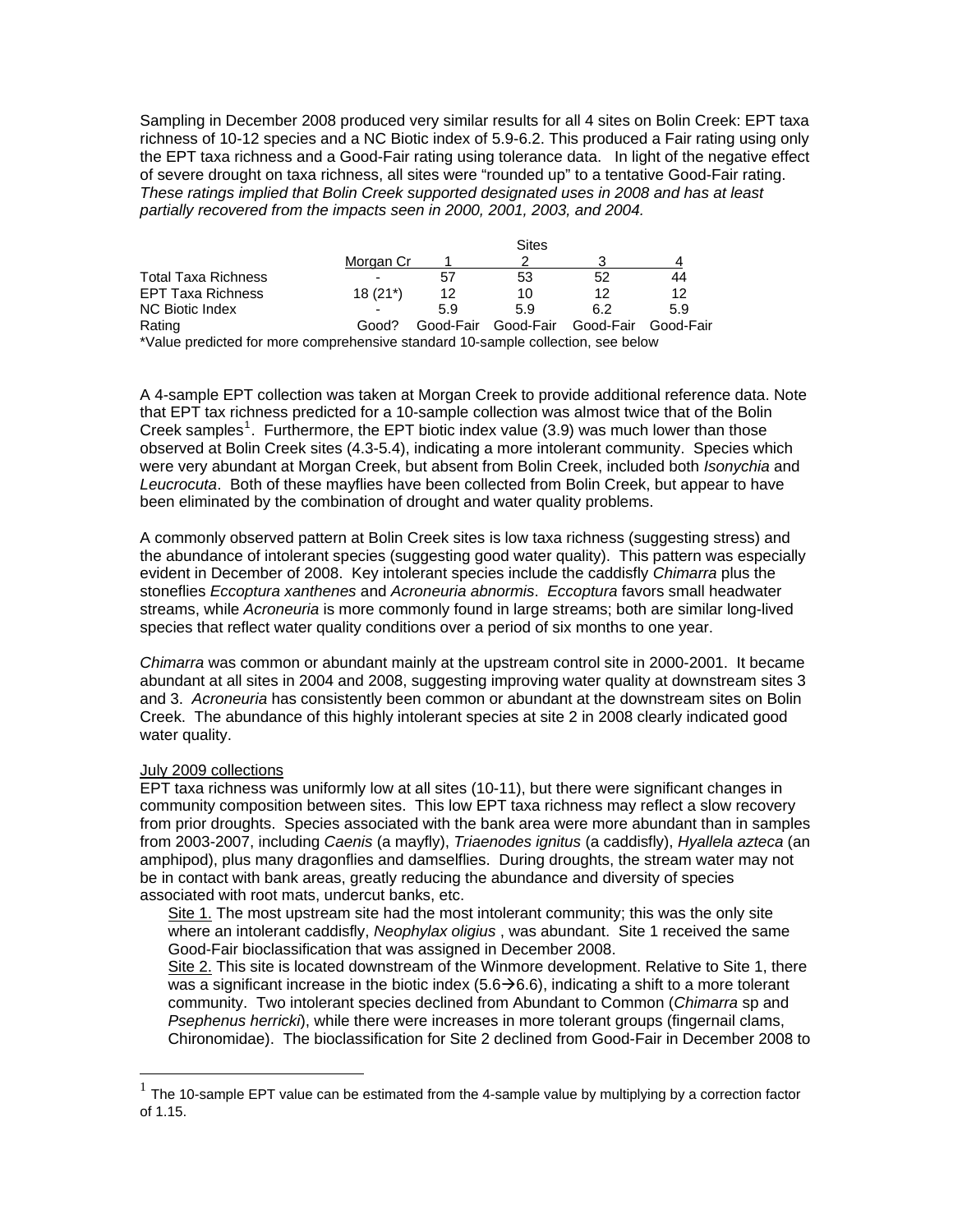Fair in July 2009, but the invertebrate community was similar to that obtained from the last summer sample in August 2006.

Site 3. Site 3 showed a similar a trend similar to that observed at Site  $2 - A$  good-Fair rating in December 2008, declining slightly to Fair in July 2009. Both ratings, however, are a significant increase over the Poor ratings seen in summer samples from 2003, 2005, and 2006. Relative to Site 2, Intolerant species increased in abundance.

Site 4. Although this is very similar to Site 3, a slight improvement in the biotic index was sufficient to produce a Good-Fair rating. This site was also rated as Good-Fair in December 2008 – a large improvement over the Poor ratings assigned in 2005 and 2006.

Morgan Creek. Morgan Creek had both higher EPT taxa richness and a lower Biotic Index than any of the Bolin Creek sites. The lower Biotic Index reflects the abundance of many intolerant species found at this site. Like Bolin Creek, however, Morgan Creek also suffers from the effects of going dry during summer droughts. This site received a Good-Fair rating in July 2009, but had been given a Good rating in December 2008. DWQ samples have also produced Good or Good-Fair rating fro this site in recent years.

These between site changes are easier to seen if we look at a few of the more intolerant species, especially those that are abundant at one or more of the 5 sites. Species selected are:

## Ephemeroptera (Mayflies)

*Isonychia* sp. Tolerance Value = 3.5. A large brown mayflies that filter-feeds by using hairs oin it's legs. It favors high current environments, either rocks or leafpacks.

*Leucrocuta aphrodite.* Tolerance Value = 2.4. A flattened mayfly found on the bottom of rocks, often in slower water.

## Plecoptera (Stoneflies)

*Acroneuria abnormis.* Tolerance Value = 3.7. A large and predacious stonefly, usually in leafpacks or large boulder/rubble habitat.

## Trichoptera (Caddiflies)

*Chimarra* sp. Tolerance Value = 2.8. Live specimens are bright orange. This is a filterfeeding caddisfly that constructs a net with a very small mesh-size. It usually occurs in areas of fast current.

# Coleoptera (Beetles)

*Psephenus herricki.* Tolerance Value = 2.4. The common name is the "water penny". This round beetle larvae is found under rocks, often in pool areas.

# Gastropoda (Snails)

*Elimia* sp, Tolerance Value = 2.5. This is a long-lived and fairly immobile species that cannot escape the effects of pollution. It is usually found on top of rocks in areas of low water, often near the banks.

|                                                 |    |    | <b>Sites</b> |    |           |
|-------------------------------------------------|----|----|--------------|----|-----------|
|                                                 |    |    |              |    | Morgan Cr |
| Isonychia spp                                   |    |    |              |    | A         |
| Leucrocuta aphrodite                            |    |    |              |    | Α         |
| Acroneuria abnormis                             |    |    | R            | R  |           |
| Chimarra sp                                     | А  | C  | А            | Α  | Α         |
| Acroneuria abnormis                             |    |    | R            | R  | C         |
| Neophylax oligius                               | А  | R  |              |    |           |
| Psephenus herricki                              | А  |    | А            | А  | А         |
| Elimia sp                                       | Α  | А  |              |    |           |
| Sum*                                            | 40 | 14 | 25           | 32 | 46        |
| *Using Rare = 1, Common = 3, and Abundant = 10. |    |    |              |    |           |

*Isonychia* and *Leucrocuta* are found only in Morgan Creek, although both had occurred in Bolin Creek in prior collections. *Neophylax oligius* was mainly found in Bolin Creek, upstream of the developed area. *Chimarra* and *Psephenus* were abundant at most sites in 2009, but showed a distinct minimum at Site 2, downstream of Winmore.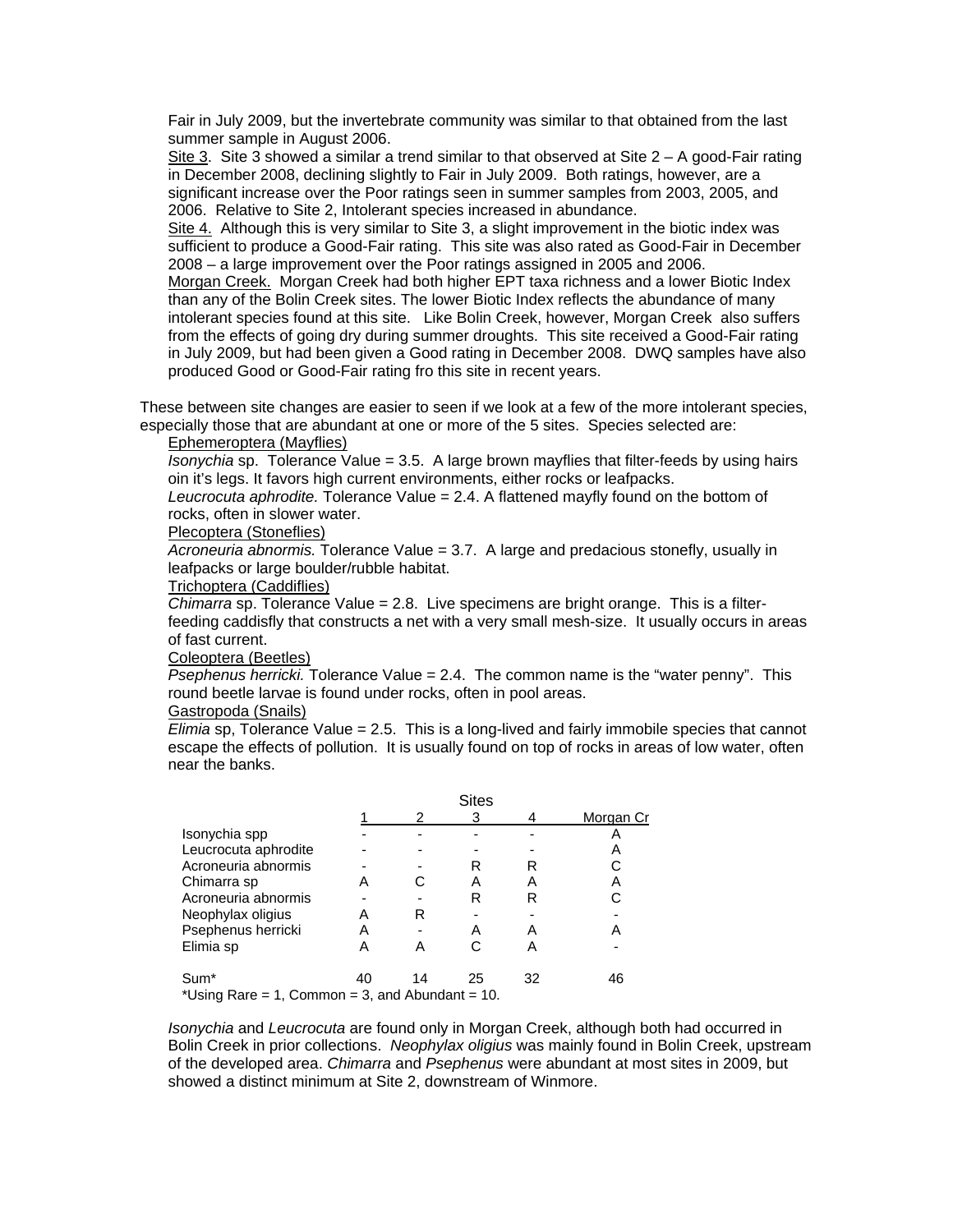*Acroneuria abnormis* has been a useful indicator of water quality in past samples, but was not abundant at any sites in July. This may reflect a normal seasonal minimum, as this species was common or abundant in December 2008 at Morgan Creek and Bolin Creek sites 3-4. The absence of this species from the headwaters of Bolin Creek is likely due to low flows in this part of the stream.

*Elimia* is a large snail, often seen on the top of rocks in Slate Belt streams. Because it does not colonize by either drift or an adult aerial stage, this species can be slow to recover from the effects of pollution. It became abundant at 3 out of the 4 Bolin Creek sites in 2009, supporting the idea of a gradual recovery.

The overall distribution of these taxa (as shown by the "sum" above), suggests the best water quality in Morgan Creek and Bolin Site 1. There was a decline in water quality at Site 2, with a gradual downstream recovery. The Winmore residential area (just upstream of Site 2) is still in active development, and we might expect conditions to improve as the land stabilizes.

## Winter/spring sampling vs. Summer sampling

The NC Division of Water Quality has traditionally used summer samples (June-September) to assign water quality ratings. More recently, however, they have switched to winter and spring samples for those streams that are *expected to stop flowing (or even dry up) in the summers*. This mainly includes coastal plain swamp stream, but has also been extended to some stream in the Slate Belt and Triassic ecoregions. Given the frequency of low-flow events in Bolin Creek over the last decade, winter samples may produce more reliable results than summer samples. For this reason, all of Bolin Creek down to Estes Drive should be considered as having a Good-Fair rating, and supporting designated uses. Further sampling will be useful in examining this hypothesis.

# **SUMMARY**

Biological sampling on Bolin Creek in 2000 and 2001 indicated significant water quality problems in the middle and lower segments, with Fair or Poor ratings at downstream sites. This change was evident both from comparisons over time and comparisons with upstream control sites. A series of severe droughts from 2001-2007, however, greatly complicated the analysis of water quality problems by imposing an independent physical stress on stream biota. Sampling in December 2008 and July 2009 suggests that Bolin Creek is still slowly recovering from the effects of these droughts. It also appears to be recovering from past water quality problems, although most sites are borderline between a Fair and Good-Fair rating. Because of frequent low-flow problem in Bolin Creek during summer months, greater reliance should be placed on data from winter or spring collections.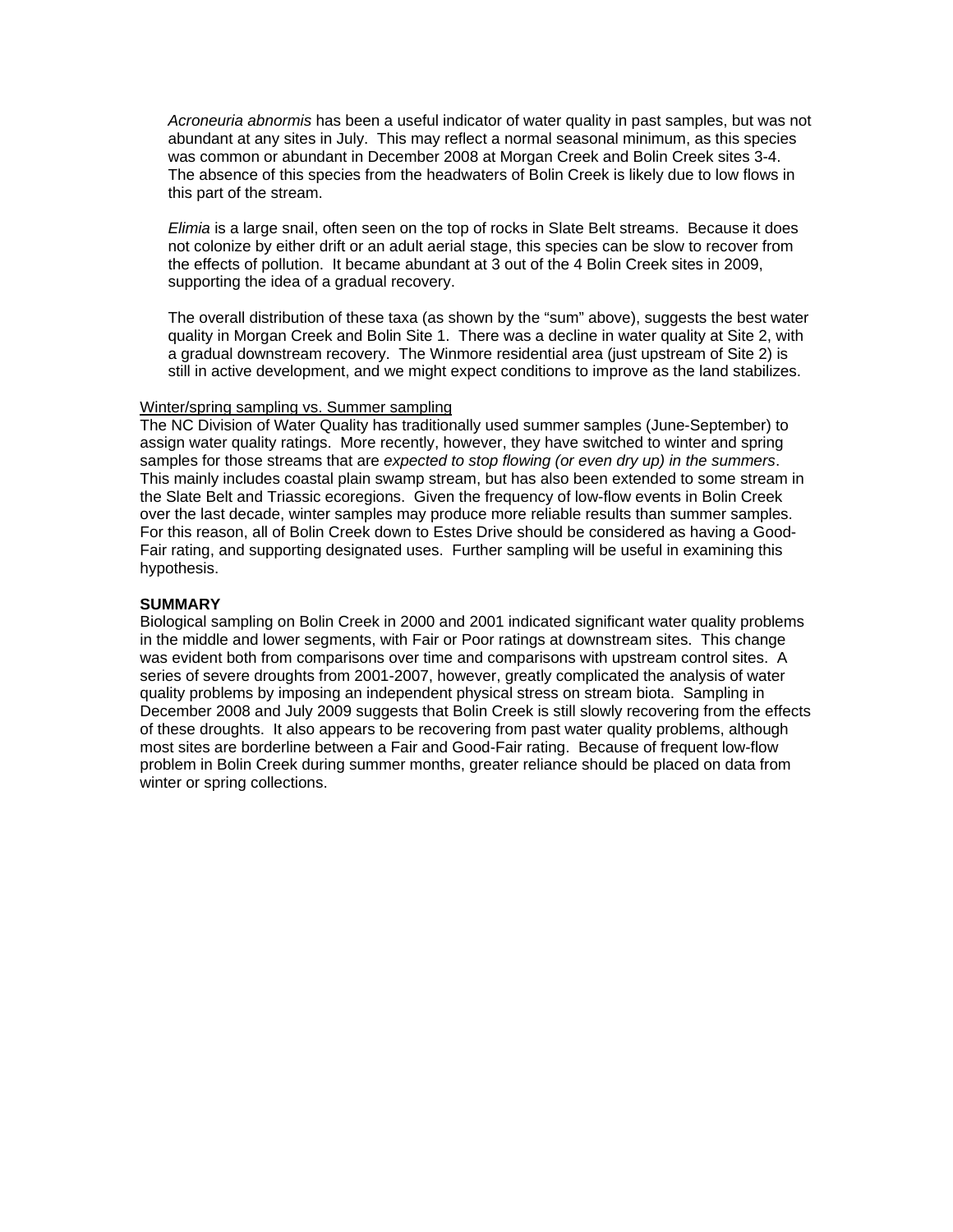Table 2. Taxa richness by group, Bolin Creek, Orange County, 2000-2009 See text for site locations. Earlier collections have been adjusted for taxonomic consistency. G-F = Good-Fair, F = Fair, P = Poor.

|                            | Date: |     | 09/00          |                          |    | 09/03          |               |    | 09/04          |            |    | 09/05          |          |                 | 08/06                |            |               | 07/09         |                          |       |            |
|----------------------------|-------|-----|----------------|--------------------------|----|----------------|---------------|----|----------------|------------|----|----------------|----------|-----------------|----------------------|------------|---------------|---------------|--------------------------|-------|------------|
|                            | Site: |     | 3              | 4                        | 2  | 3              | $\frac{4}{ }$ |    |                | $3\quad 4$ |    | 3              | -4       |                 |                      | $3\quad 4$ |               | 2             | 3                        |       | 4 Morgan** |
| Ephemeroptera              |       | 8   | $\overline{2}$ |                          | 4  | $\overline{c}$ | 4             | 4  | 4              | 4          | 3  | $\overline{2}$ | 2        | 5               | $\overline{2}$       | 2          | 5.            | 6             | 4                        | 4     | 8          |
| Plecoptera                 |       |     | 2              |                          | 2  |                |               |    |                |            |    |                |          |                 | -                    |            |               |               | и                        |       | 2          |
| Trichoptera                |       | 6   | 6              | 2                        | 3  | 3              | 3             | 5  | 3              | 3          | 3  | 3              | 3        | 4               | 4                    | 3          | 6             | 5             | 5                        | 5     | 3          |
| Coleoptera                 |       | 10  | 6              | 6                        | 3  | 2              | 2             | 4  |                | 4          | 5  |                | 2        | 6               | 3                    | 3          |               | 5             | 4                        | 6     | 5          |
| Odonata                    |       | 10  | 6              | 6                        | 3  | 2              | 2             | 4  | 2              | 4          | 5. | 2              | -2       | 6               | 3                    | 3          |               | 5             | 4                        | 6     | 5          |
| Megaloptera                |       |     |                | $\overline{\phantom{a}}$ |    |                |               |    |                |            |    |                |          |                 |                      |            |               |               |                          |       | 2          |
| Diptera: Misc.             |       | 4   | 4              | 4                        | 2  | 3              | 2             | 2  |                | 2          |    | 2              | 2        |                 |                      |            |               | 2             | 3                        | -3    | 5          |
| Diptera: Chironomidae      |       | 19  | 12             | 13                       | 12 | 6              |               | 14 | 4              | 2          | 6  |                | 6        | 11              | $\mathbf{2}^{\circ}$ | -3         | 14            | 17            |                          | 15 17 | 11         |
| Oligochaeta                |       | 3   | 2              | 4                        |    |                | 3             | 2  |                |            |    | 4              | 3        | 4               |                      |            | 4             |               | 2                        | 4     |            |
| Crustacea                  |       | 3   | 2              |                          | 2  | 2              |               |    |                |            |    |                |          | 4               |                      | 2          | 4             | 3             | $\overline{2}$           | 3     | 3          |
| Mollusca                   |       | 3   | 4              | 6                        | 4  | 2              |               | 4  | 3              | 3          | 3  | 2              |          | 4               | 3                    | 4          | 3             | 4             | 5                        | 3     | 3          |
| Other                      |       | 2   |                |                          |    |                |               |    |                | 4          |    |                |          |                 |                      |            | $\mathcal{P}$ | $\mathcal{P}$ | $\overline{\phantom{0}}$ | 3     |            |
| <b>EPT Taxa Richness</b>   |       | 16  | 10             |                          | 9  | 6              | 8             | 10 | $\overline{7}$ | 8          |    | 6              | -6       | 10 <sub>1</sub> |                      | 6 6        | 11            |               | 11 10 10                 |       | 13         |
| <b>EPT Abundance</b>       |       | 87  | 47             | 26                       |    |                | 40 46 48      |    |                | 48 45 46   |    | 13 30          | 19       |                 |                      | 50 21 25   |               | 60 55 64 73   |                          |       | 107        |
| <b>Total Taxa Richness</b> |       | 71  | 48             | 45                       |    |                | 35 25 25      |    |                | 42 20 25   |    |                | 36 27 21 |                 |                      | 47 18 21   |               | 54 52 46 56   |                          |       | 48         |
| NC Biotic Index            |       | 6.2 | 6.1            | 6.4                      |    |                | $\ast$        |    | $\star$        | $\star$    |    | $\star$        | $\star$  | $\star$         | $\star$              | $\star$    |               | 5.56.66.46.2  |                          |       | 5.7        |
| Rating                     |       | G-F | F              | P                        | F  | P              | F             | F  | F              | F          | F  | P              | P        | F               | P                    | P          |               | G-FFFG-F      |                          |       |            |

\*Not provided by consultant, rating based only on EPT taxa richness.

\*\*A "Qual 4' sample, expect lower taxa richness values, esp. for Chironomidae. Predicted EPT taxa richness for Standard Qualitative Sample would be 15.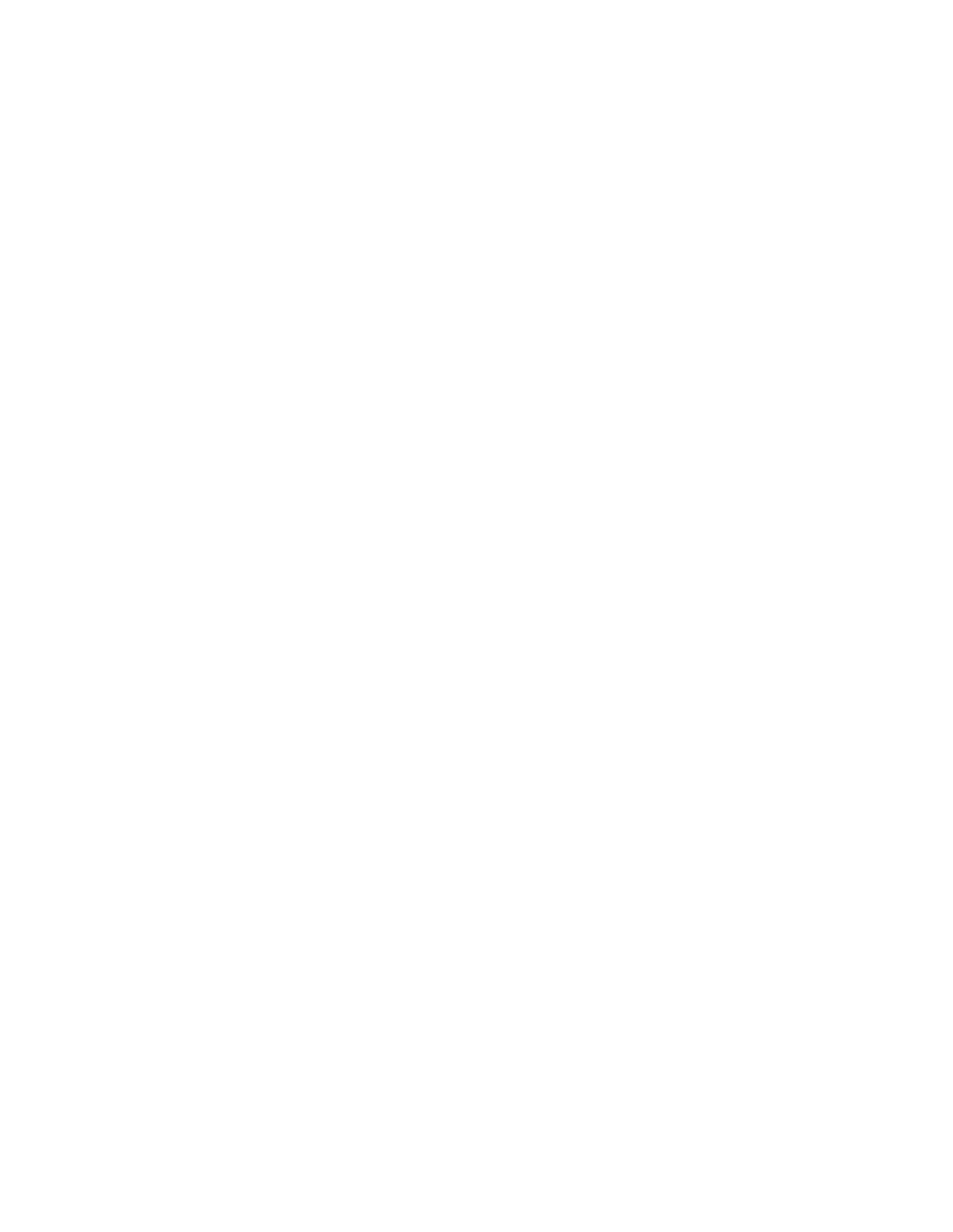# REFERENCES

Engel, S.R. & J.R. Voshell, Jr. 2002. Volunteer Biological Monitoring: Can it accurately assess the ecological condition of streams? American Entomologist 48 (3): 164-177.

Cooper, J. E. 2000. *Cambarus (Cambarus) davidi,* a new species of crayfish (Decapoda: Cambaridae) from North Carolina. Proc. Biological Soc. Wash. 113: 431-442.

- Hilsenhoff, W.L. 1987. An improved biotic index of organic stream pollution. Great lakes Entomologist 20: 31-39.
- Lenat, D.R. 1983. Benthic macroinvertebrates of Cane Creek, North Carolina, and comparisons with other southeastern streams. Brimleyana 9: 53-68.
- Lenat, D.R. 1988. Water quality assessment of streams using a qualitative collection method for benthic macroinvertebrates. Journal of the North American Benthological Society 7: 222-233.
- Lenat. D.R. 1993. A biotic index for the southeastern United States: derivation and list of tolerance values, with criteria for assigning water quality ratings. JNABS 12: 279-290.
- Lenat, D.R. and V.H. Resh. 2001. Taxonomy and stream ecology The benefits of genus and species-level identifications. Journal of the North American Benthological Society, in press.

North Carolina Department of Environment and Natural Resources. 2003. Assessment Report: Biological Impairment in the Little Creek Watershed Cape Fear River Basin, Orange County, NC, June 2003, Division of Water Quality, Planning Branch.

Rosenberg, D. M., H. V. Danks, and D. M. Lehmkuhl. 1986. Importance of insects in environmental impact assessment. Environmental Management 10: 773-783.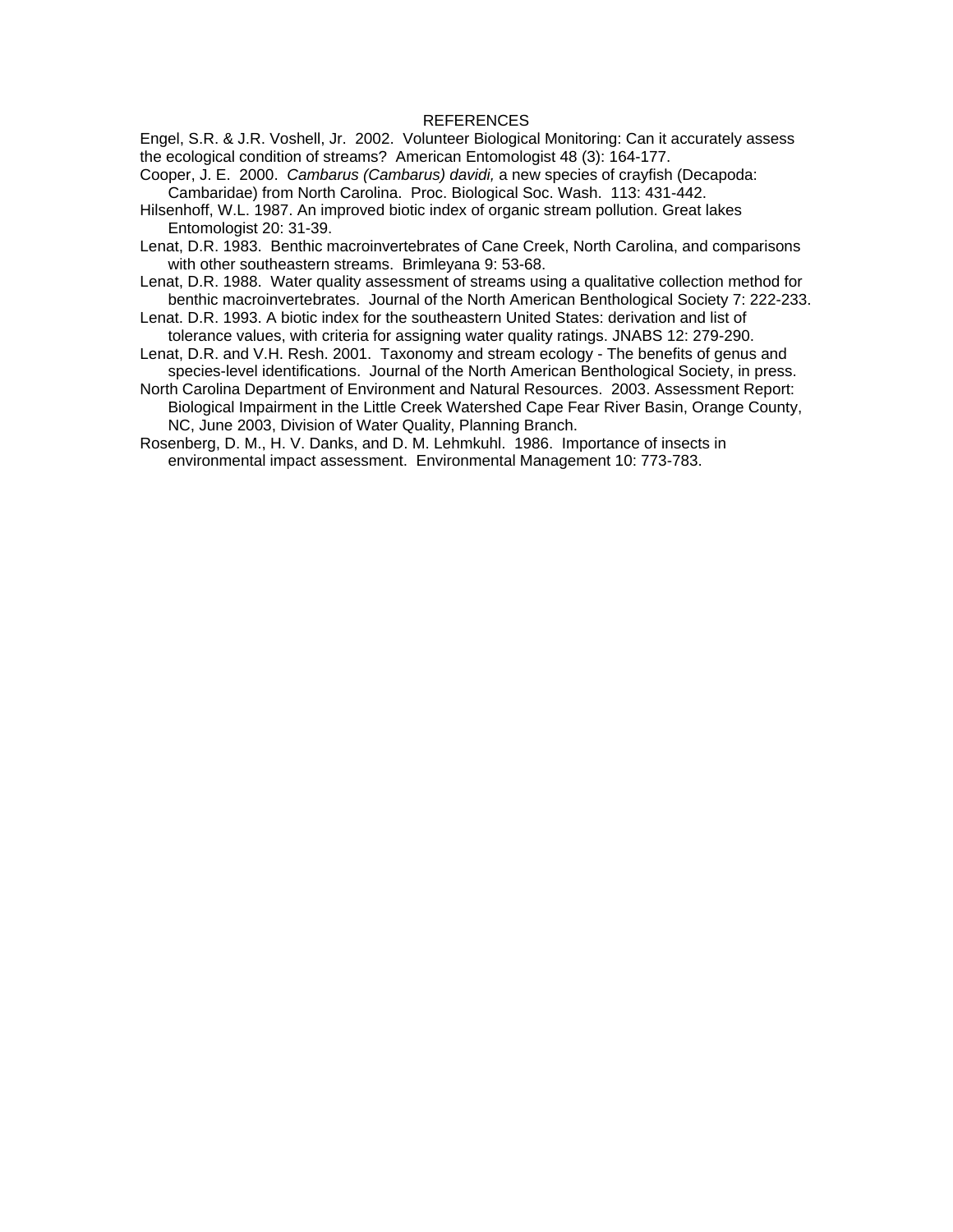|  | Appendix 2. Bolin Creek, Sites 1-4, Summer samples 2000-2009. R=Rare, C=Common, A=Abundant. Blue          |  |
|--|-----------------------------------------------------------------------------------------------------------|--|
|  | highlights indicate most intolerant species; yellow highlights indicate significant changes in abundance. |  |

|                          | Date: |                | 09/00                    |                          |    | 09/03               |              |              | 09/04                    |                |             | 09/05               |                |              | 08/06                    |                |              | 07/09                   |                         |                |              |
|--------------------------|-------|----------------|--------------------------|--------------------------|----|---------------------|--------------|--------------|--------------------------|----------------|-------------|---------------------|----------------|--------------|--------------------------|----------------|--------------|-------------------------|-------------------------|----------------|--------------|
|                          | Site: |                | $2 \quad 3 \quad 4$      |                          |    | $2 \quad 3 \quad 4$ |              |              | $2 \quad 3 \quad 4$      |                |             | $2 \quad 3 \quad 4$ |                |              | $2 \quad 3 \quad 4$      |                | $\mathbf{1}$ | 2 <sub>3</sub>          |                         | $\overline{4}$ | Morgar       |
| <b>EPHEMEROPTERA</b>     |       |                |                          |                          |    |                     |              |              |                          |                |             |                     |                |              |                          |                |              |                         |                         |                |              |
| Baetis flavistriga       |       | A              | $\mathbf C$              | ÷,                       | C  | $\mathbf C$         | $\mathbf C$  | C            | $\mathbf C$              | $\mathbf C$    | R           | $\mathsf{C}$        | $\blacksquare$ | R.           | <b><i><u>A</u></i> 1</b> |                | С            |                         | C A A                   |                | Α            |
| B. intercalaris?         |       |                |                          |                          |    |                     | $\mathsf{R}$ | R.           | $\mathsf{R}$             | $\mathsf{R}$   |             |                     |                |              |                          |                |              |                         |                         |                |              |
| B. pluto                 |       |                |                          |                          |    |                     |              |              |                          |                |             |                     |                |              |                          |                |              |                         |                         |                | A            |
| Centroptilum minor       |       |                | $\overline{\phantom{a}}$ | $\mathsf{C}$             |    |                     |              | R            | R                        | $\mathsf{R}$   |             |                     |                |              |                          |                | R            |                         |                         |                |              |
| Procloeon sp             |       |                |                          |                          |    |                     |              |              |                          |                |             |                     |                |              |                          |                |              | R                       |                         |                |              |
| Acerpenna pygmaea        |       |                |                          |                          |    |                     |              |              |                          |                |             |                     |                |              |                          |                |              | $\mathsf{R}$            |                         |                |              |
| Caenis spp               |       | R              |                          |                          |    |                     |              |              |                          |                |             |                     |                |              |                          |                | R.           |                         | C R R                   |                | Α            |
| Ephemerella dorothea     |       |                |                          |                          |    |                     | $\mathsf{R}$ |              |                          |                |             |                     |                |              |                          |                |              |                         |                         |                |              |
| Eurylophella spp         |       | R              |                          |                          |    |                     |              |              |                          |                |             |                     |                |              |                          |                |              |                         |                         |                |              |
| Isonychia spp            |       | Α              |                          |                          | R. |                     |              |              |                          |                |             |                     |                |              |                          |                |              |                         |                         |                | A            |
| Leptophlebia sp          |       | C              |                          |                          |    |                     |              |              |                          |                |             |                     |                | $\mathsf{R}$ |                          |                |              |                         |                         |                |              |
| Leucrocuta aphrodite     |       |                |                          |                          | R  |                     |              |              |                          |                |             |                     |                |              |                          |                |              |                         |                         |                | A            |
| Stenonema modestum       |       | Α              | C                        |                          | A  | A A                 |              | A            | A A                      |                | $\mathbf C$ | $\mathbf C$         | R              | Α            | $\overline{\textbf{C}}$  | Α              | A            |                         | A A A                   |                | A            |
| S. femoratum             |       |                |                          |                          |    |                     |              |              |                          |                |             |                     |                | $\mathsf{R}$ |                          | $\blacksquare$ |              |                         |                         |                |              |
| Stenacron interpunctatum |       | Α              |                          |                          |    |                     |              |              |                          |                | R           |                     | $\mathsf{R}$   | $\Delta$     | $\overline{C}$           | $\mathsf{R}$   | <u>A</u>     | A                       | <u>A A</u>              |                | A            |
| Hexagenia sp             |       |                |                          |                          |    |                     |              |              |                          |                |             |                     |                |              |                          |                |              |                         |                         |                | $\mathsf{C}$ |
| <b>PLECOPTERA</b>        |       |                |                          |                          |    |                     |              |              |                          |                |             |                     |                |              |                          |                |              |                         |                         |                |              |
| Acroneuria abnormis      |       | С              | $\mathbf{C}$             | $\mathbf C$              | R  | C                   | <sub>c</sub> | R            | $\overline{\phantom{a}}$ | R              | C           | R R                 |                |              |                          | R              |              |                         | R R                     |                | C            |
| Perlesta sp              |       | $\overline{C}$ | $\overline{C}$           | L.                       |    |                     |              |              |                          |                |             |                     |                |              |                          |                |              |                         |                         |                |              |
| Eccoptura xanthenes      |       |                |                          |                          | C  |                     |              |              |                          |                |             |                     |                | C            |                          |                |              |                         |                         |                | R            |
| <b>TRICHOPTERA</b>       |       |                |                          |                          |    |                     |              |              |                          |                |             |                     |                |              |                          |                |              |                         |                         |                |              |
| Cheumatopsyche spp       |       | A              | $\mathsf{A}$             | A                        | A  | A A                 |              | A            | A                        | A              | C           | C                   | $\mathsf{C}$   | A            | A                        | $\overline{A}$ | A            | $\mathsf{A}$            | A A                     |                | Α            |
| Hydropsyche betteni      |       | A              | A A                      |                          |    | R A A               |              | A            | $\overline{\mathsf{A}}$  | $\overline{A}$ | R.          | A A                 |                | C            | $\mathsf{R}$             | $\mathsf{C}$   | C            | A A                     |                         | A              | A            |
| Diplectrona modesta      |       |                |                          |                          |    |                     |              | $\mathsf{R}$ | $\blacksquare$           | $\blacksquare$ |             |                     |                |              |                          |                |              |                         |                         |                |              |
| Chimarra sp              |       | A              | R.                       | $\blacksquare$           | A  | A A                 |              | A            | A                        | A              | R           | $\mathsf{A}$        | $\mathsf{C}$   | A            | C                        | $\mathsf{R}$   | Α            | $\overline{\mathbf{C}}$ | A A                     |                | A            |
| Polycentropus sp         |       |                |                          |                          |    |                     |              | $\mathsf{R}$ |                          |                |             |                     |                |              |                          |                | R            |                         |                         |                |              |
| Lype diversa             |       |                |                          |                          |    |                     |              |              |                          |                |             |                     |                | R            |                          |                |              |                         |                         |                |              |
| Ceraclea ancylus         |       | R              | R                        | ÷,                       |    |                     |              |              |                          |                |             |                     |                |              |                          |                |              |                         |                         |                |              |
| Triaenodes ignitus       |       |                |                          |                          |    |                     |              |              |                          |                |             |                     |                |              |                          |                | R            |                         | C R A                   |                |              |
| Oecetis persimilis       |       |                |                          |                          |    |                     |              |              |                          |                |             |                     |                |              |                          |                |              |                         | $\overline{\mathsf{R}}$ |                |              |
| Neophylax oligius        |       | R              | Α                        | $\overline{\phantom{a}}$ |    |                     |              |              |                          |                |             |                     |                |              |                          |                | A            | ${\sf R}$               |                         |                |              |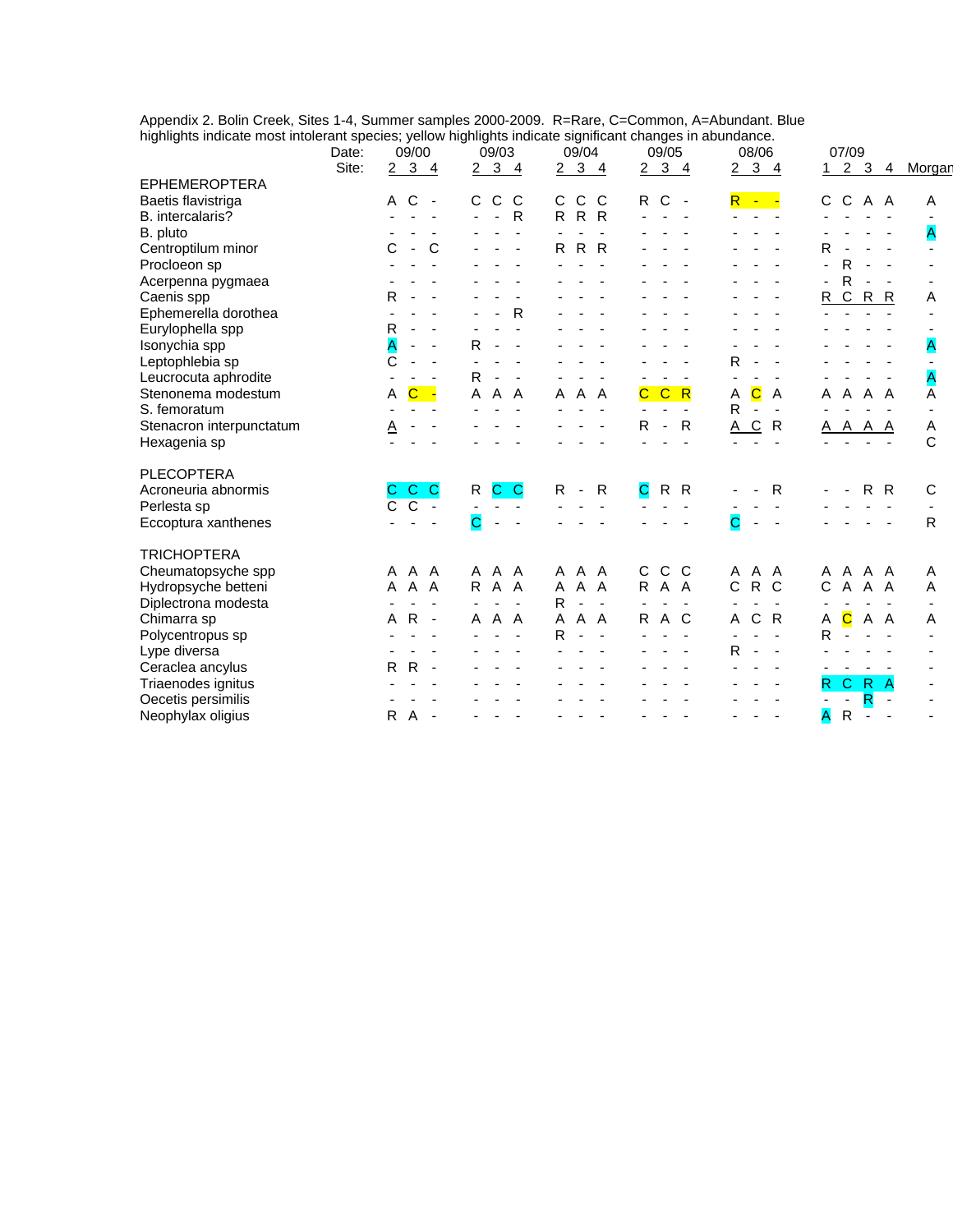|                         | Date: |              | 09/00                    |                          |              | 09/03               |                          |              | 09/04                    |                          |                | 09/05                    |                          |             | 08/06                    |                |                          | 07/09          |                 |                          |                |
|-------------------------|-------|--------------|--------------------------|--------------------------|--------------|---------------------|--------------------------|--------------|--------------------------|--------------------------|----------------|--------------------------|--------------------------|-------------|--------------------------|----------------|--------------------------|----------------|-----------------|--------------------------|----------------|
|                         | Site: |              | $2 \quad 3 \quad 4$      |                          |              | $2 \quad 3 \quad 4$ |                          |              | $2 \quad 3 \quad 4$      |                          |                | $2 \quad 3 \quad 4$      |                          |             | $2 \quad 3 \quad 4$      |                |                          |                | $1 \t2 \t3 \t4$ |                          | Morgar         |
| Pycnopsyche sp          |       | R.           | $\overline{C}$           | $\sim$                   |              |                     |                          |              |                          |                          |                |                          |                          |             |                          |                |                          |                |                 |                          |                |
| Ironoquia punctatissima |       |              |                          |                          |              |                     |                          |              |                          |                          |                |                          |                          |             |                          |                |                          |                | $\blacksquare$  | R                        |                |
| Hydroptila sp           |       |              |                          |                          |              |                     |                          |              |                          |                          |                |                          |                          |             | $\mathsf{R}$             | $\blacksquare$ |                          |                |                 |                          |                |
|                         |       |              |                          |                          |              |                     |                          |              |                          |                          |                |                          |                          |             |                          |                |                          |                |                 |                          |                |
| <b>COLEOPTERA</b>       |       |              |                          |                          |              |                     |                          |              |                          |                          |                |                          |                          |             |                          |                |                          |                |                 |                          |                |
| Anchytarsus bicolor     |       | A            | $\mathsf{C}$             | $\mathsf{C}$             |              |                     |                          | R            | $\blacksquare$           |                          |                |                          |                          | $\mathsf C$ | $\sim$                   | $\sim$         | R                        |                |                 |                          |                |
| Ancyronyx variegata     |       | R            |                          |                          |              |                     |                          |              |                          |                          |                |                          |                          |             |                          |                | $R_{\parallel}$          | ${\sf R}$      | $\mathsf{R}$    | $\sim$                   |                |
| Macronychus glabratus   |       | C            | $\mathsf{C}$             | $\mathsf{C}$             |              |                     |                          | R            | $\blacksquare$           |                          | R              |                          |                          |             |                          |                | $\overline{\phantom{a}}$ |                |                 |                          |                |
| Dubiraphia sp           |       | C            | ${\sf R}$                | $\overline{A}$           |              |                     |                          |              |                          |                          | $\mathsf{R}$   | $\overline{\phantom{a}}$ | $\overline{\phantom{a}}$ |             |                          |                |                          | C              |                 | C A                      |                |
| Stenelmis crenata       |       |              |                          | $\sim$                   | C            | ${\sf R}$           | $\mathsf{C}$             | A            | A A                      |                          | A              |                          | A A                      | Α           | $\mathsf{A}$             | C              | С                        | $\mathsf C$    | A A             |                          | Α              |
| Microcyloepus pusillus  |       | C            | $\mathsf{R}$             | $\mathsf{C}$             |              |                     |                          |              | $\tilde{\phantom{a}}$    | $\mathsf{R}$             |                |                          |                          |             |                          |                |                          |                |                 |                          |                |
| Oulimnius sp            |       |              |                          |                          |              |                     |                          |              |                          | $\mathsf{R}$             |                |                          |                          |             |                          |                |                          |                |                 |                          |                |
| Optioservus sp          |       |              |                          |                          | R            | $\blacksquare$      | $\blacksquare$           |              |                          | $\blacksquare$           |                |                          |                          | R           |                          |                |                          |                |                 |                          | R              |
| Psephenus herricki      |       | С            | $\overline{\phantom{a}}$ | $\mathsf{C}$             | $\mathsf{C}$ | R A                 |                          | A            | $\mathsf{C}$             | A                        | C              | $\mathsf{C}$             | $\overline{A}$           | Α           |                          | A C            | Α                        |                |                 | A A                      | A              |
| Ectopria nervosa        |       | R            | R                        | $\mathsf{R}$             |              |                     |                          |              |                          | ä,                       | $\blacksquare$ |                          | $\blacksquare$           |             |                          |                |                          |                |                 | $\mathsf{R}$             |                |
| Helichus spp            |       | С            |                          | ä,                       |              |                     |                          |              |                          |                          | C              |                          |                          | C           |                          |                | R.                       | $\mathsf{C}$   | $\blacksquare$  | $\mathsf{R}$             | R              |
| Gyrinus sp              |       | R            |                          |                          |              |                     |                          |              |                          |                          |                |                          |                          |             |                          |                |                          |                |                 |                          |                |
| Neoporus spp            |       | R            | R                        | ÷,                       |              |                     |                          |              |                          |                          |                |                          |                          | R.          |                          | R R            | $\mathbf C$              | $\blacksquare$ | $\blacksquare$  | $\overline{\phantom{a}}$ | $\mathsf{C}$   |
| Neoporus mellitus gr    |       |              |                          |                          |              |                     |                          |              |                          |                          |                |                          |                          |             |                          |                | R.                       | R.             | $\blacksquare$  | R                        | ä,             |
|                         |       |              |                          |                          |              |                     |                          |              |                          |                          |                |                          |                          |             |                          |                |                          |                |                 |                          |                |
| <b>ODONATA</b>          |       |              |                          |                          |              |                     |                          |              |                          |                          |                |                          |                          |             |                          |                |                          |                |                 |                          |                |
| Argia spp               |       | R            | $\mathsf{C}$             | $\mathsf{R}$             | $\omega$ .   | $R -$               |                          | C            | $\mathbf C$              |                          |                |                          |                          |             | R R                      |                | $\mathbf{r}$             |                | R R R           |                          | ${\sf R}$      |
| Calopteryx sp           |       | $\mathsf{C}$ | A                        | $\blacksquare$           | R.           | $\blacksquare$      | $\overline{\phantom{a}}$ | $\mathsf{C}$ | $\overline{\phantom{a}}$ |                          |                |                          |                          |             |                          |                | C                        | $\mathsf{R}$   | $\mathsf{R}$    | $\sim$                   |                |
| Enallagma spp           |       | C            | $\blacksquare$           | C                        | R.           | $\blacksquare$      | $\blacksquare$           |              |                          |                          |                |                          |                          | R           | $\blacksquare$           |                | $\blacksquare$           | $\mathsf{R}$   | ä,              | $\overline{\phantom{a}}$ | $\blacksquare$ |
| Ischnura sp             |       |              |                          |                          |              |                     |                          |              |                          |                          |                |                          |                          |             |                          |                | $\mathsf C$              | $\blacksquare$ | $R -$           |                          | R              |
| Gomphus sp              |       | R            | C                        |                          |              |                     |                          |              |                          |                          |                |                          |                          |             |                          |                |                          | R R            | ä,              | $\sim$                   | $\mathsf{R}$   |
| Progomphus obscurus     |       |              |                          |                          |              |                     |                          |              |                          |                          |                |                          |                          |             |                          |                | ä,                       | $\mathsf{R}$   | $\mathbf{r}$    | $\sim$                   |                |
| Stylogomphus albistylus |       | R            | $\mathsf{R}$             | $\sim$                   |              |                     |                          |              |                          |                          | C              |                          |                          | С           | $\overline{\phantom{a}}$ |                | $\mathsf C$              | $\mathsf{C}$   | $\sim$          | $\mathsf{R}$             |                |
| Hagenius brevistylus    |       |              |                          |                          |              |                     |                          |              |                          |                          |                |                          |                          |             |                          |                |                          |                |                 | $\mathsf{R}$             |                |
| Neurocordulia obsoleta  |       |              | R                        | $\sim$                   | R.           |                     |                          |              |                          |                          |                |                          |                          |             |                          |                |                          |                |                 |                          |                |
| Somatochlora sp         |       |              |                          |                          |              |                     |                          |              |                          |                          |                |                          |                          |             |                          |                | R                        | $\mathbf C$    | A C             |                          | $\blacksquare$ |
| Boyeria vinosa          |       | С            | $\mathsf C$              | $\mathsf{C}$             |              |                     | $\mathsf{R}$             | R.           | $\overline{\phantom{a}}$ | $\overline{\phantom{a}}$ | R              | $\blacksquare$           | $\overline{\phantom{a}}$ | R           | $\blacksquare$           | $\blacksquare$ | R                        | $\blacksquare$ | $\blacksquare$  | $\sim$                   | R              |
| Basiaeschna janata      |       |              |                          |                          |              |                     |                          |              |                          |                          |                |                          |                          |             |                          |                | R                        | $\mathsf C$    | $R -$           |                          |                |
| Cordulegaster sp        |       |              |                          |                          |              |                     |                          |              |                          |                          |                |                          |                          |             |                          |                | R                        |                |                 |                          |                |
|                         |       |              |                          |                          |              |                     |                          |              |                          |                          |                |                          |                          |             |                          |                |                          |                |                 |                          |                |
| <b>MEGALOPTERA</b>      |       |              |                          |                          |              |                     |                          |              |                          |                          |                |                          |                          |             |                          |                |                          |                |                 |                          |                |
| Nigronia serricornis    |       | $\mathsf C$  | $\mathsf{R}$             | $\overline{\phantom{a}}$ |              |                     |                          |              |                          |                          |                |                          |                          |             |                          |                |                          |                |                 |                          | R              |
| Sialis sp               |       |              |                          |                          | ÷,           | $\mathsf{R}$        | $\sim$                   |              | $\blacksquare$           | $\blacksquare$           | $\mathsf{R}$   | $\blacksquare$           | $\overline{\phantom{a}}$ | C           | $\mathbf{r}$             | $\sim$         |                          |                | A A A R         |                          | $\mathsf{C}$   |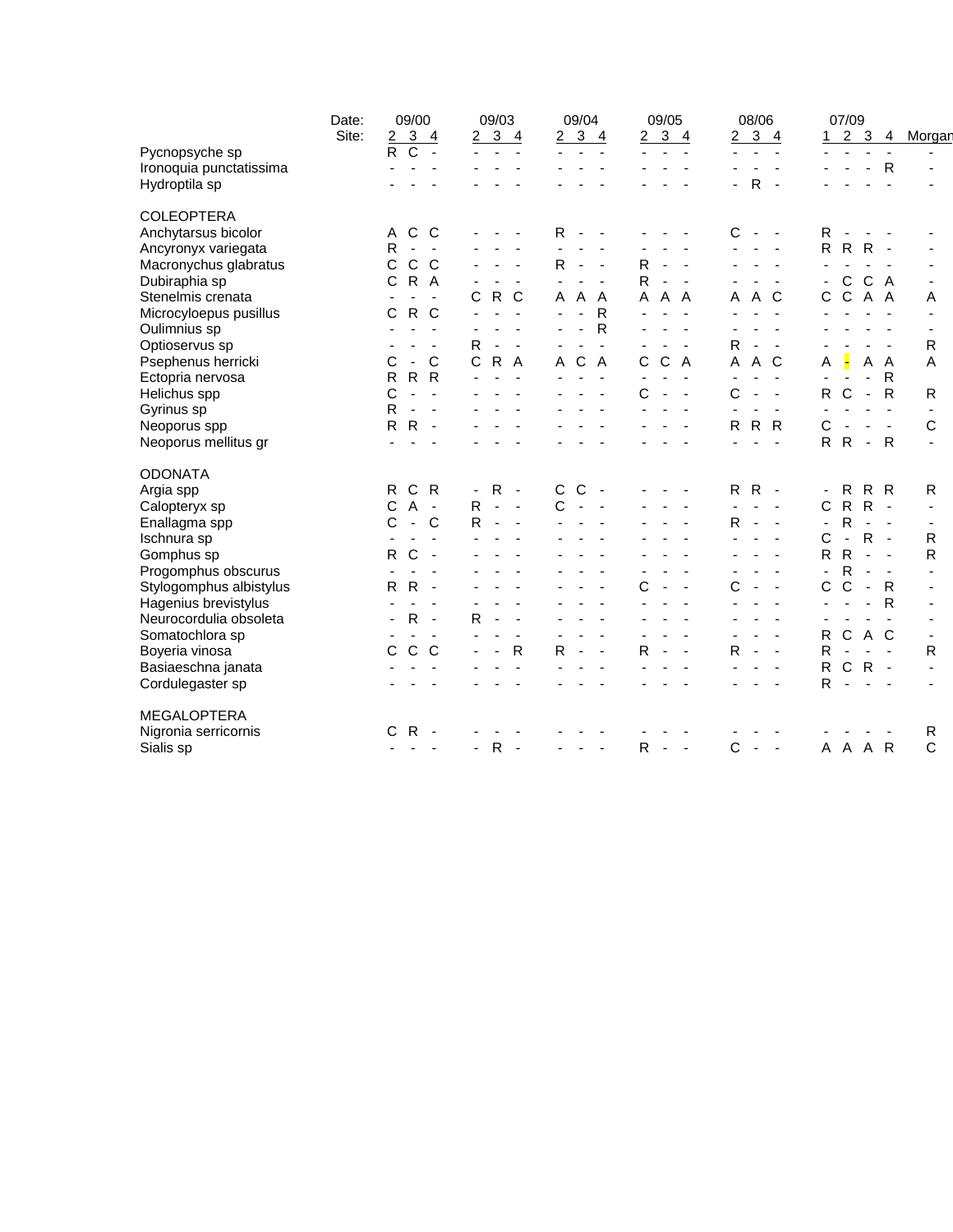|                                | Date: |   | 09/00                    |                          |              | 09/03               |              |              | 09/04                    |              |    | 09/05               |              |              | 08/06               |              |    | 07/09          |                |                                                        |                         |
|--------------------------------|-------|---|--------------------------|--------------------------|--------------|---------------------|--------------|--------------|--------------------------|--------------|----|---------------------|--------------|--------------|---------------------|--------------|----|----------------|----------------|--------------------------------------------------------|-------------------------|
| <b>DIPTERA: MISC</b>           | Site: |   | $2 \quad 3 \quad 4$      |                          |              | $2 \quad 3 \quad 4$ |              | $2^{\circ}$  |                          | $3 \quad 4$  |    | $2 \quad 3 \quad 4$ |              |              | $2 \quad 3 \quad 4$ |              |    |                |                | $\begin{array}{ccccccccc}\n1 & 2 & 3 & 4\n\end{array}$ | Morgar                  |
| Anopheles sp                   |       |   |                          |                          |              |                     |              |              |                          |              |    |                     |              |              |                     |              |    |                | $\blacksquare$ | ${\sf R}$                                              | $\overline{\mathsf{R}}$ |
| Dixella Indiana-               |       |   |                          |                          |              |                     |              |              |                          |              |    |                     |              |              |                     |              |    |                |                |                                                        | $\mathsf{R}$            |
| Chaoborus sp                   |       |   |                          |                          |              |                     |              |              |                          | R            |    |                     |              |              |                     |              |    |                |                |                                                        |                         |
| Antocha spp                    |       |   |                          |                          |              |                     |              |              |                          |              |    | R                   |              |              |                     |              |    |                |                |                                                        |                         |
| Tipula spp                     |       | Α | C                        | $\mathsf{R}$             | C            |                     | R R          | R            | R                        | $\mathsf{R}$ |    |                     |              | R            |                     |              |    | C              | $\mathsf C$    | C                                                      | R                       |
| Hexatoma sp                    |       |   |                          |                          | $\mathsf{R}$ |                     |              |              |                          |              |    |                     |              |              |                     |              |    |                |                |                                                        |                         |
| Limonia sp                     |       |   |                          |                          |              |                     |              |              |                          |              |    |                     | $\mathsf{R}$ |              |                     |              |    |                |                |                                                        |                         |
| Atrichopogon sp                |       |   | R                        | $\mathsf{R}$             |              |                     |              |              |                          |              |    |                     |              |              |                     |              |    |                |                |                                                        |                         |
| Palpomyia complex              |       |   | R                        | $\overline{\phantom{a}}$ |              |                     |              |              |                          |              |    |                     |              |              |                     |              |    |                | R              |                                                        | R                       |
| Prosimulium spp                |       | R | $\overline{\phantom{a}}$ | $\mathsf{C}$             |              |                     |              |              |                          |              |    |                     |              |              |                     |              |    |                |                |                                                        |                         |
| Simulium spp                   |       | C | C                        | $\mathsf{C}$             |              | R                   | $\mathsf{R}$ |              |                          |              |    |                     |              |              |                     |              | R. | R.             |                | R A                                                    | R                       |
| Chrysops sp                    |       |   |                          |                          |              |                     |              | R            |                          |              |    | R                   | R            |              |                     |              |    |                |                |                                                        |                         |
| Tabanus sp                     |       | R |                          |                          |              |                     |              |              |                          |              |    |                     |              |              |                     |              |    |                |                |                                                        |                         |
| Empididae                      |       |   |                          |                          |              | $\mathsf{R}$        |              |              |                          |              |    |                     |              |              |                     |              |    |                |                |                                                        |                         |
| DIPTERA: CHIRONOMIDAE          |       |   |                          |                          |              |                     |              |              |                          |              |    |                     |              |              |                     |              |    |                |                |                                                        |                         |
| Ablabesmyia spp (2)            |       | A | C                        | C                        | R.           | $\blacksquare$      | R            |              |                          |              | R  |                     |              | R            | $\blacksquare$      | $\mathsf{R}$ |    | C A C          |                | - C                                                    | C                       |
| Conchapelopia group            |       | C | ${\sf R}$                | $\overline{\phantom{a}}$ | C            | $\mathsf{R}$        | $\mathsf{R}$ | С            | $\blacksquare$           |              | ÷, | $\mathsf{R}$        | $\mathsf{R}$ | C            | ÷,                  |              | C  | $\mathbf C$    | $\mathsf{C}$   | $\overline{A}$                                         | R                       |
| Labrundinia sp                 |       |   |                          |                          |              |                     |              | $\mathsf{R}$ | ÷,                       |              |    |                     |              |              |                     |              |    | $\overline{a}$ | L.             | R                                                      | ÷.                      |
| Natarsia sp                    |       |   |                          |                          |              |                     |              |              |                          |              | R  | $\mathsf{R}$        | $\mathsf{R}$ | $\mathsf{R}$ |                     |              |    | $\mathsf{R}$   | $\mathsf{R}$   | $\mathsf{C}$                                           |                         |
| Nilotanypus sp                 |       |   |                          |                          |              |                     |              |              |                          |              |    | $\mathsf{C}$        | $\mathsf{R}$ |              |                     |              | R  |                |                |                                                        |                         |
| Procladius sp                  |       |   | С                        | $\mathsf{C}$             | R.           |                     |              |              |                          |              |    |                     |              |              |                     |              | R  | $\mathsf{C}$   | $\mathsf{R}$   | $\sim$                                                 |                         |
| Tanypus carinatus              |       |   |                          |                          |              |                     |              |              |                          |              |    |                     |              | R            |                     |              |    |                |                |                                                        |                         |
| Brillia sp                     |       |   |                          |                          |              |                     |              | $\mathsf{R}$ |                          |              |    |                     |              |              |                     |              |    | $\mathsf{R}$   |                |                                                        |                         |
| Xylotopus par                  |       |   |                          |                          |              |                     |              |              |                          |              |    |                     |              |              |                     |              | R  | $\blacksquare$ |                |                                                        |                         |
| Corynoneura spp                |       | R |                          |                          | R.           |                     |              |              | $\mathsf{R}$             |              |    | C                   |              |              |                     |              |    |                |                |                                                        |                         |
| Thienemaniella spp             |       | C | ${\sf R}$                | $\mathsf{C}$             |              |                     | $\mathsf{C}$ | $\mathsf{R}$ |                          |              |    |                     |              | C            |                     |              |    |                | R              | $\mathsf{R}$                                           |                         |
| Cricotopus bicinctus           |       |   | $\mathsf{R}$             | $\mathsf{C}$             |              |                     |              | R?           | $\overline{\phantom{a}}$ |              |    | C                   |              |              |                     |              |    |                |                |                                                        |                         |
| Cricotopus C/O sp 6            |       |   |                          |                          |              |                     |              |              |                          |              |    |                     |              |              |                     |              |    | R.             | $\blacksquare$ | R                                                      |                         |
| Nanocladius spp (2-3)          |       | С |                          |                          |              |                     |              |              |                          |              |    |                     |              |              |                     |              |    |                |                |                                                        |                         |
| Orthocladius spp               |       | C |                          |                          |              |                     |              |              |                          |              |    |                     |              |              |                     |              |    |                |                |                                                        |                         |
| O (Eudactylocladius) dubitatus |       |   |                          |                          |              |                     |              |              |                          |              |    |                     |              |              |                     |              |    |                |                | A                                                      |                         |
| O. (Euorthocladius) sp         |       |   |                          |                          |              |                     |              |              |                          |              |    |                     |              |              |                     |              |    |                |                |                                                        | R                       |
| Parametriocnemus lundbecki     |       |   |                          |                          |              |                     |              |              |                          |              |    |                     |              |              |                     |              | С  | $\blacksquare$ | $\mathsf{R}$   | $\sim$                                                 |                         |
| Psectrocladius spp             |       |   |                          |                          |              |                     |              | R            | $\mathsf{R}$             | $\sim$       |    |                     |              |              |                     |              |    |                |                |                                                        |                         |
| Rheocricotopus robacki         |       | С | $\mathsf{R}$             | $\mathsf{C}$             |              |                     |              | $\mathsf{R}$ |                          |              |    |                     |              |              |                     |              |    |                |                |                                                        |                         |
| Synorthocladius sp             |       |   |                          |                          |              |                     |              | C            |                          |              |    |                     |              |              |                     |              |    |                |                |                                                        |                         |
| Tvetenia bavarica gr           |       |   |                          |                          |              |                     |              |              |                          |              |    |                     |              |              |                     |              |    |                |                | $\mathsf{R}$                                           |                         |
| Potthastia longimanus          |       |   |                          |                          |              |                     |              |              |                          |              | R  |                     |              |              |                     |              |    |                |                |                                                        |                         |
|                                |       |   |                          |                          |              |                     |              |              |                          |              |    |                     |              |              |                     |              |    |                |                |                                                        |                         |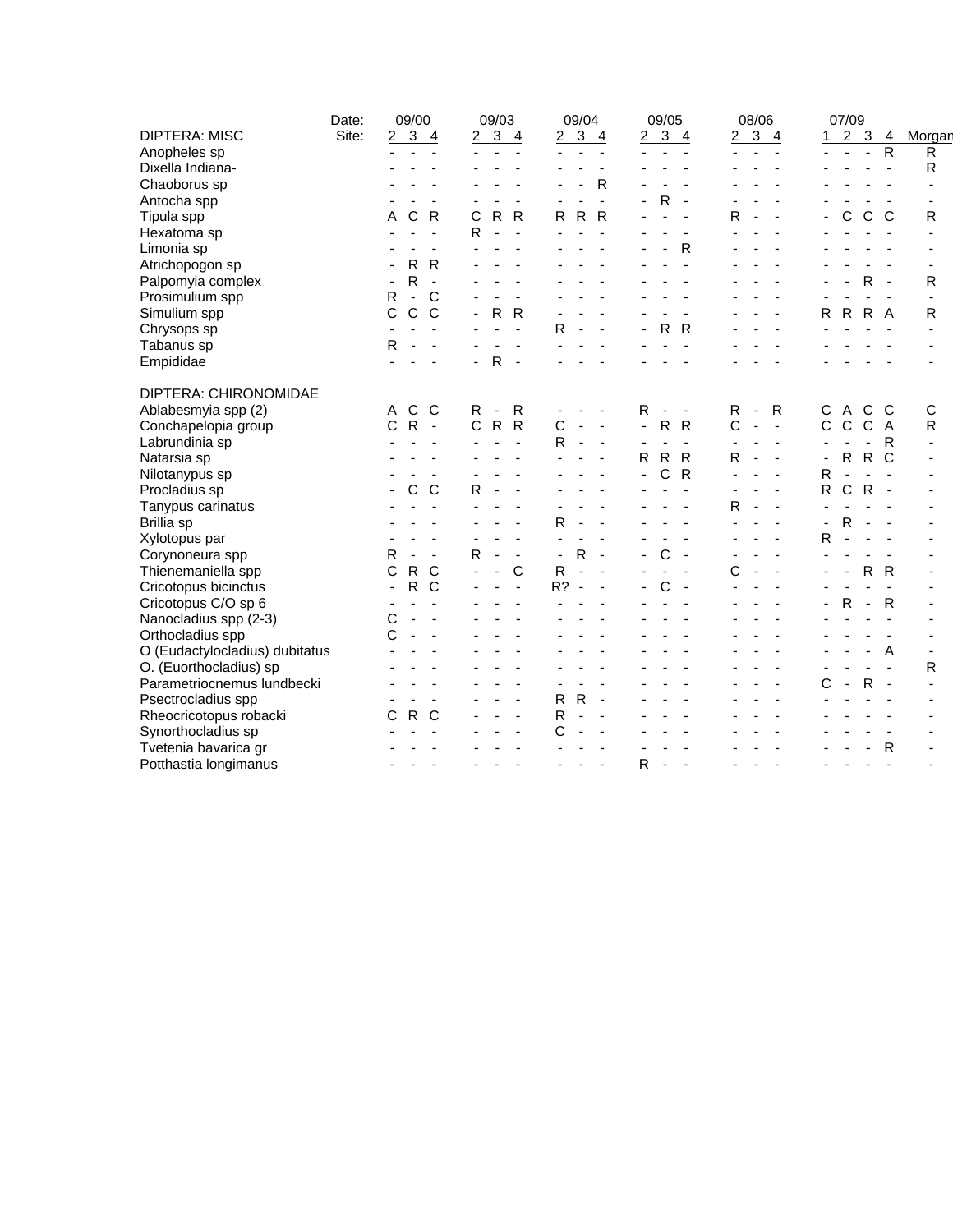|                               | Date: |                | 09/00               |                          |                | 09/03               |                          |              | 09/04               |              |   | 09/05               |                          |              | 08/06               |                          |                          | 07/09                    |                |              |              |
|-------------------------------|-------|----------------|---------------------|--------------------------|----------------|---------------------|--------------------------|--------------|---------------------|--------------|---|---------------------|--------------------------|--------------|---------------------|--------------------------|--------------------------|--------------------------|----------------|--------------|--------------|
|                               | Site: |                | $2 \quad 3 \quad 4$ |                          |                | $2 \quad 3 \quad 4$ |                          |              | $2 \quad 3 \quad 4$ |              |   | $2 \quad 3 \quad 4$ |                          |              | $2 \quad 3 \quad 4$ |                          |                          | $1 \t2 \t3 \t4$          |                |              | Morgar       |
| Chironomus sp                 |       |                | $\overline{R}$      | $\overline{\phantom{a}}$ |                | $\blacksquare$      | $\overline{\phantom{a}}$ |              |                     |              |   |                     |                          |              | $\blacksquare$      | $\mathsf{R}$             |                          |                          |                |              |              |
| Cryptochironomus spp          |       | А              |                     |                          |                |                     | R                        |              |                     |              |   |                     |                          |              |                     |                          | R.                       |                          | R R R          |              | R            |
| Crytotendipes sp              |       |                |                     |                          |                |                     |                          |              |                     |              |   |                     |                          |              |                     |                          | $\overline{\mathsf{R}}$  | $\mathbf C$              | R              |              |              |
| Dicrotendipes spp             |       |                |                     | C                        |                |                     |                          |              |                     |              |   | R                   |                          |              |                     |                          |                          |                          |                |              |              |
| Endochironomus?               |       |                |                     |                          | R              |                     |                          |              |                     |              |   |                     |                          |              |                     |                          |                          |                          |                |              |              |
| Microtendipes spp             |       |                |                     |                          | R.             | R                   | $\overline{\phantom{a}}$ |              |                     |              | C |                     |                          | С            | $\mathsf{R}$        | $\overline{\phantom{a}}$ | A                        |                          | $C$ $A$ $A$    |              | C            |
| Paracladopelma spp            |       | R              |                     |                          |                |                     |                          | А            |                     |              |   |                     |                          | $\mathsf{R}$ |                     |                          |                          |                          |                |              |              |
| Paratendipes sp               |       |                |                     | C                        | R              |                     |                          |              |                     |              | R |                     |                          | R            |                     |                          | $\overline{\phantom{0}}$ | $\mathsf{C}$             | $\mathsf C$    | C            | C            |
| Phaenopsectra spp             |       |                |                     |                          |                |                     |                          |              |                     |              |   |                     |                          |              |                     |                          |                          |                          |                | R            |              |
| Phaenopsectra flavipes gr.    |       |                |                     |                          |                |                     |                          |              |                     |              |   |                     |                          |              |                     |                          |                          | R.                       |                |              |              |
| Polypedilum aviceps           |       |                |                     |                          |                |                     |                          |              |                     |              |   |                     |                          |              |                     |                          | R                        |                          |                |              |              |
| Polypedilum flavum            |       |                |                     | R                        | A              | $\mathsf{A}$        | $\mathsf{C}$             |              | R                   | $\mathsf{R}$ |   | C                   | $\mathsf{C}$             |              | C                   |                          |                          | A                        | C              | A            | C            |
| Polypedilum halterale         |       | A              | A                   |                          |                |                     |                          |              |                     |              |   |                     | $\mathsf{R}$             | R            |                     |                          |                          |                          |                |              |              |
| Polypedilum illinoense        |       |                |                     |                          | R.             |                     |                          | С            |                     |              |   |                     |                          |              |                     | $\mathsf{R}$             |                          | С                        |                |              |              |
| Polypedilum fallax            |       |                | С                   | $\mathsf{R}$             |                |                     |                          |              |                     |              |   |                     |                          |              |                     |                          |                          |                          |                |              |              |
| Polypedilum scalaenum         |       | R              |                     | $\mathsf{R}$             |                |                     |                          |              |                     |              |   |                     |                          |              |                     |                          | R.                       | С                        | C              | C            | ${\sf R}$    |
| Stenochironomus sp            |       |                |                     |                          |                |                     |                          |              |                     |              |   |                     |                          |              |                     |                          |                          | С                        | $\sim$         | $\sim$       | $\mathsf{R}$ |
| Tribelos sp                   |       | R              |                     |                          | С              |                     |                          | R            | $\mathsf{R}$        | $\mathsf{R}$ | С |                     |                          | R            |                     |                          | С                        | A                        | A A            |              | R            |
| Cladotanytarsus sp            |       | R              |                     |                          |                |                     |                          | C            |                     |              |   |                     |                          |              |                     |                          |                          |                          |                |              |              |
| Micropsectra spp              |       | R              |                     |                          |                |                     |                          |              |                     |              |   |                     |                          |              |                     |                          |                          |                          |                |              |              |
| Rheotanytarsus spp            |       | C              | С                   | $\mathsf{C}$             | $\mathsf{C}$   | R A                 |                          | С            |                     |              |   |                     |                          |              |                     |                          | R                        | $\overline{\phantom{a}}$ | R R            |              |              |
| Stempellina spo               |       | R              |                     | $\overline{R}$           |                |                     |                          |              |                     |              |   |                     |                          |              |                     |                          |                          |                          |                |              |              |
| Stempellinella sp             |       | С              |                     | $\blacksquare$           |                | R                   | $\overline{\phantom{a}}$ |              |                     |              |   |                     |                          |              |                     |                          |                          |                          |                |              |              |
| Tanytarsus spp                |       | Α              | C                   | $\mathsf{C}$             | C              | $\mathsf{C}$        | $\mathsf{R}$             |              |                     |              |   |                     | $\mathsf{R}$             | R            | $\blacksquare$      |                          | $\blacksquare$           |                          | A R R          |              |              |
|                               |       |                |                     |                          |                |                     |                          |              |                     |              |   |                     |                          |              |                     |                          |                          |                          |                |              |              |
| <b>OLIGOCHAETA</b>            |       |                |                     |                          |                |                     |                          |              |                     |              |   |                     |                          |              |                     |                          |                          |                          |                |              |              |
| Limnodrilus spp (hofmeisteri) |       | A              | $\mathsf{C}$        | A                        |                |                     | R                        |              |                     |              | C | C                   | R                        | R            |                     |                          | R.                       |                          |                | R            |              |
| Ilyodrilus templetoni         |       |                |                     | Ā                        |                |                     |                          |              |                     |              |   |                     |                          |              |                     |                          | R                        |                          |                |              |              |
| Spirosperma nikolsyii         |       | R              |                     |                          |                |                     |                          |              |                     |              |   |                     |                          | R.           | $\blacksquare$      | $\sim$                   |                          |                          |                |              |              |
| Nais spp                      |       | C              | ÷,                  | $\mathsf{C}$             |                |                     | ${\sf R}$                | С            |                     |              |   | R                   | $\mathsf{R}$             |              |                     |                          |                          |                          |                |              |              |
| Lumbriculidae                 |       | $\blacksquare$ | R                   | $\mathsf{C}$             | $\blacksquare$ | ${\sf R}$           | $\mathsf{C}$             | $\mathsf{R}$ |                     |              |   |                     |                          | R            | $\blacksquare$      | $\overline{\phantom{a}}$ | C                        | $\blacksquare$           | R              | $\mathsf{R}$ | C            |
| Lumbriculus variegates        |       |                |                     |                          |                |                     |                          |              |                     |              |   |                     |                          |              |                     |                          |                          |                          |                | R            |              |
| Enchytraeidae                 |       |                |                     |                          |                |                     |                          |              |                     |              |   | R                   | $\overline{\phantom{a}}$ |              |                     |                          |                          |                          |                |              |              |
| Megadriles                    |       |                |                     |                          |                |                     |                          |              |                     | $\mathsf{C}$ |   | $\mathsf{C}$        | $\mathsf{C}$             | R            |                     |                          |                          | R                        | R              | $\sim$       |              |
| Cambarinicolidae              |       |                |                     |                          |                |                     |                          |              |                     |              |   |                     |                          |              |                     |                          | R.                       | $\mathsf{R}$             | $\blacksquare$ | $\mathsf{C}$ |              |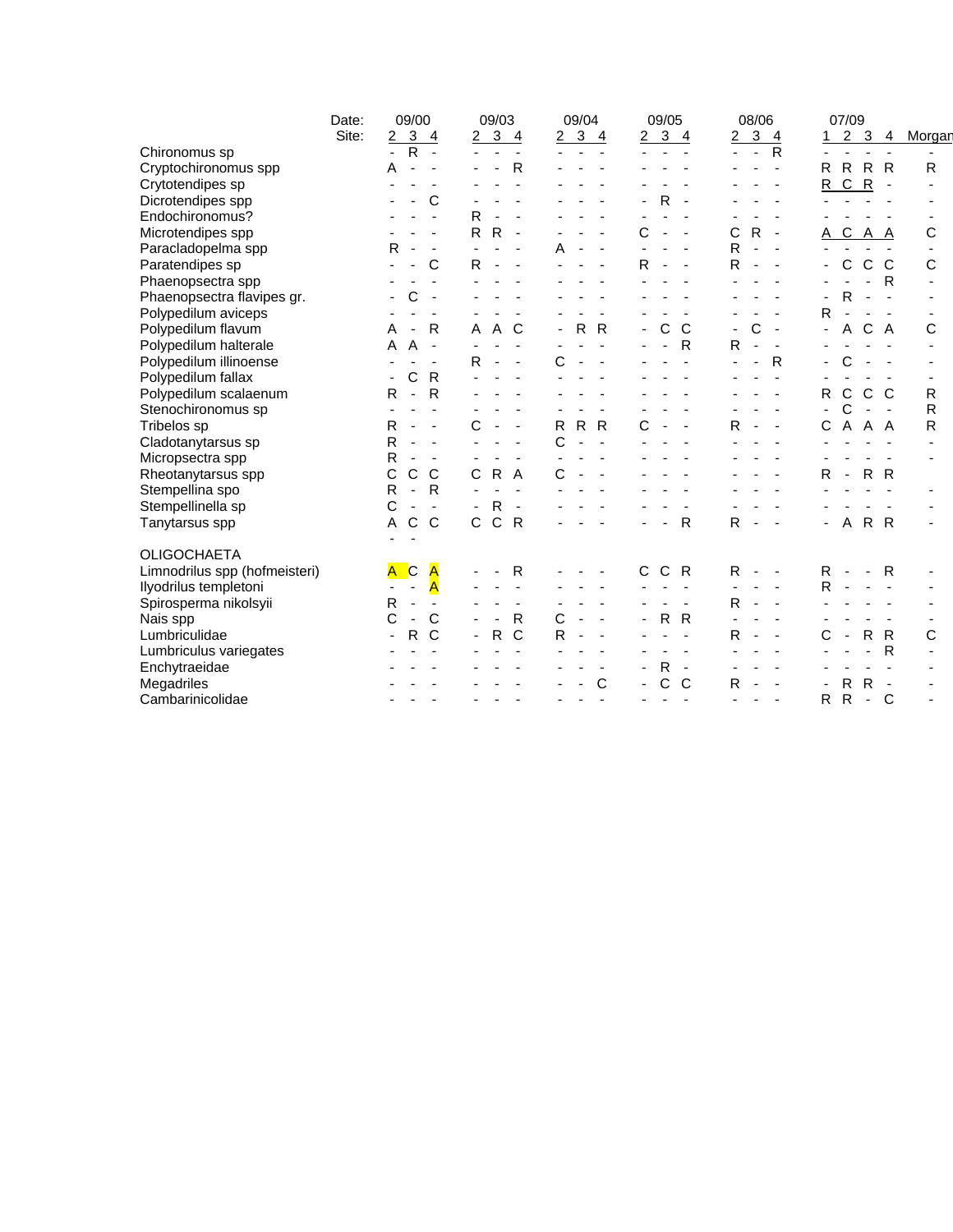|                            | Date: |                          | 09/00                    |              |                         | 09/03                    |        | 09/04 |                          |                          | 09/05          |                     |  | 08/06                    |                          |              | 07/09                    |                         |                          |                |              |
|----------------------------|-------|--------------------------|--------------------------|--------------|-------------------------|--------------------------|--------|-------|--------------------------|--------------------------|----------------|---------------------|--|--------------------------|--------------------------|--------------|--------------------------|-------------------------|--------------------------|----------------|--------------|
|                            | Site: |                          | 234                      |              |                         | $2 \quad 3 \quad 4$      |        |       | $2 \quad 3 \quad 4$      |                          |                | $2 \quad 3 \quad 4$ |  |                          | 2, 3, 4                  |              |                          |                         | $2 \quad 3$              | 4              | Morgar       |
| <b>CRUSTACEA</b>           |       |                          |                          |              |                         |                          |        |       |                          |                          |                |                     |  |                          |                          |              |                          |                         |                          |                |              |
| Crangonyx spp              |       | C                        | R                        | $\sim$       | R.                      | C                        | $\sim$ |       |                          |                          | R.             | R                   |  | C                        |                          |              |                          |                         |                          | C              | R            |
| Hyallela azteca            |       | R.                       | $\overline{\phantom{a}}$ | $\sim$       | R.                      |                          |        |       |                          |                          |                |                     |  | С                        |                          |              | С                        |                         | $C$ A $C$                |                | A            |
| Caecidotea sp              |       |                          |                          |              | $\sim$                  | R                        | $\sim$ |       |                          |                          |                |                     |  | $\mathsf C$              |                          |              | R                        |                         |                          |                |              |
| Cambarus (P.) sp. C Cooper |       |                          |                          |              |                         |                          |        | R     | $\mathsf{R}$             | $\overline{\phantom{a}}$ |                |                     |  |                          |                          | $\mathsf{R}$ |                          |                         | C A R                    | $\overline{C}$ | C            |
| Procambarus acutus         |       | C                        |                          | R R          |                         |                          |        |       |                          |                          |                |                     |  | R.                       | R R                      |              | $\overline{\text{c}}$    | C                       |                          |                |              |
| <b>MOLLUSCA</b>            |       |                          |                          |              |                         |                          |        |       |                          |                          |                |                     |  |                          |                          |              |                          |                         |                          |                |              |
| Elimia sp                  |       | C                        | R                        | C            | C                       | R                        |        | Α     |                          | R R                      | С              | C                   |  | C                        |                          | C C          |                          | A                       | C                        | A              |              |
| Campeloma decisum          |       |                          |                          |              | C                       | $\overline{\phantom{a}}$ |        |       |                          |                          |                |                     |  | C                        | $\overline{\phantom{a}}$ | $\sim$       | A                        | $\mathsf{A}$            | $\overline{\phantom{a}}$ | R              |              |
| Physella sp                |       |                          |                          | R            |                         |                          |        |       |                          | R                        |                |                     |  |                          |                          |              |                          |                         | $\mathsf{R}$             |                |              |
| Lymnaea (?) sp             |       | $\overline{\phantom{a}}$ | R.                       | $\mathsf{R}$ |                         |                          |        |       |                          |                          |                |                     |  |                          |                          |              |                          |                         |                          |                |              |
| Helisoma anceps            |       | C                        | R                        | R            | R                       |                          |        | R.    | R                        | $\blacksquare$           | R.             | R.                  |  |                          |                          |              |                          |                         |                          | $R -$          | R            |
| Sphaerium spp              |       | C                        | $\mathsf{R}$             | $\mathsf{R}$ | $\overline{\mathsf{A}}$ | R R                      |        |       |                          |                          | ${\sf R}$      |                     |  | $\overline{\phantom{a}}$ | R                        | R            | $\overline{\phantom{0}}$ | $\overline{\mathsf{A}}$ | R                        | $\sim$         |              |
| Ferrissia sp               |       |                          |                          |              |                         |                          |        |       |                          |                          |                |                     |  |                          |                          |              |                          |                         |                          |                | C            |
| Pisidium spp               |       |                          |                          | $\mathsf{R}$ |                         |                          |        |       |                          |                          |                |                     |  | R                        | R.                       | R            |                          |                         |                          |                | $\mathsf{R}$ |
| Corbicula fluminea         |       |                          |                          |              |                         |                          |        | R.    | C C                      |                          |                |                     |  | R                        | $\overline{\phantom{a}}$ | $\mathsf{R}$ | $\blacksquare$           | C                       |                          | R R            |              |
| Elliptio sp                |       |                          |                          |              |                         |                          |        | R     |                          |                          |                |                     |  |                          |                          |              | $\overline{\mathsf{R}}$  |                         |                          |                |              |
| <b>OTHER</b>               |       |                          |                          |              |                         |                          |        |       |                          |                          |                |                     |  |                          |                          |              |                          |                         |                          |                |              |
| Belostoma sp               |       | R                        |                          |              |                         |                          |        |       |                          |                          |                |                     |  |                          |                          |              |                          |                         |                          |                |              |
| Ranatra sp                 |       | R                        |                          |              |                         |                          |        |       |                          |                          |                |                     |  |                          |                          |              |                          |                         |                          |                |              |
| Corixidae                  |       |                          |                          |              |                         |                          |        |       |                          |                          |                |                     |  |                          |                          |              | R.                       |                         |                          |                |              |
| Dugesia tigrina            |       | $\sim$                   | R                        | $\mathsf{C}$ |                         |                          |        | R     | $\overline{\phantom{a}}$ | $\mathsf{R}$             | $\blacksquare$ | C                   |  |                          |                          |              |                          |                         |                          |                |              |
| Cura foremanii             |       |                          |                          |              |                         |                          |        |       |                          |                          |                |                     |  |                          |                          |              | C                        | R                       | $\blacksquare$           | C              |              |
| Hydrolimax grisea          |       |                          |                          |              |                         |                          |        |       |                          |                          |                |                     |  |                          |                          |              | $\blacksquare$           | R.                      | $\overline{\phantom{a}}$ | C              |              |
| Placobdella papilifera     |       |                          |                          |              |                         |                          |        |       |                          |                          |                |                     |  |                          |                          |              |                          |                         |                          | $\mathsf{R}$   |              |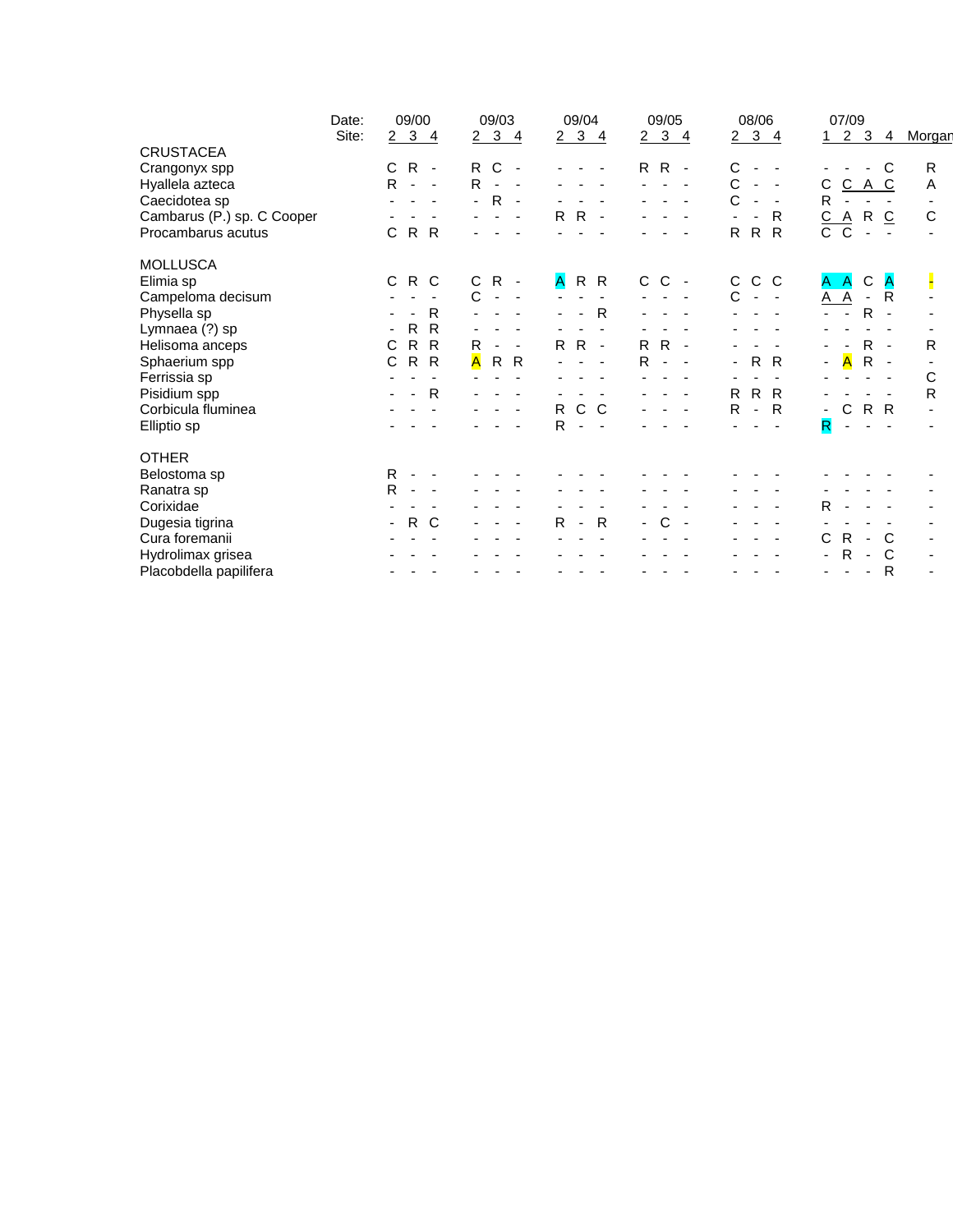Appendix 1. Toms Creek and Morgan Creek Sites, July 2009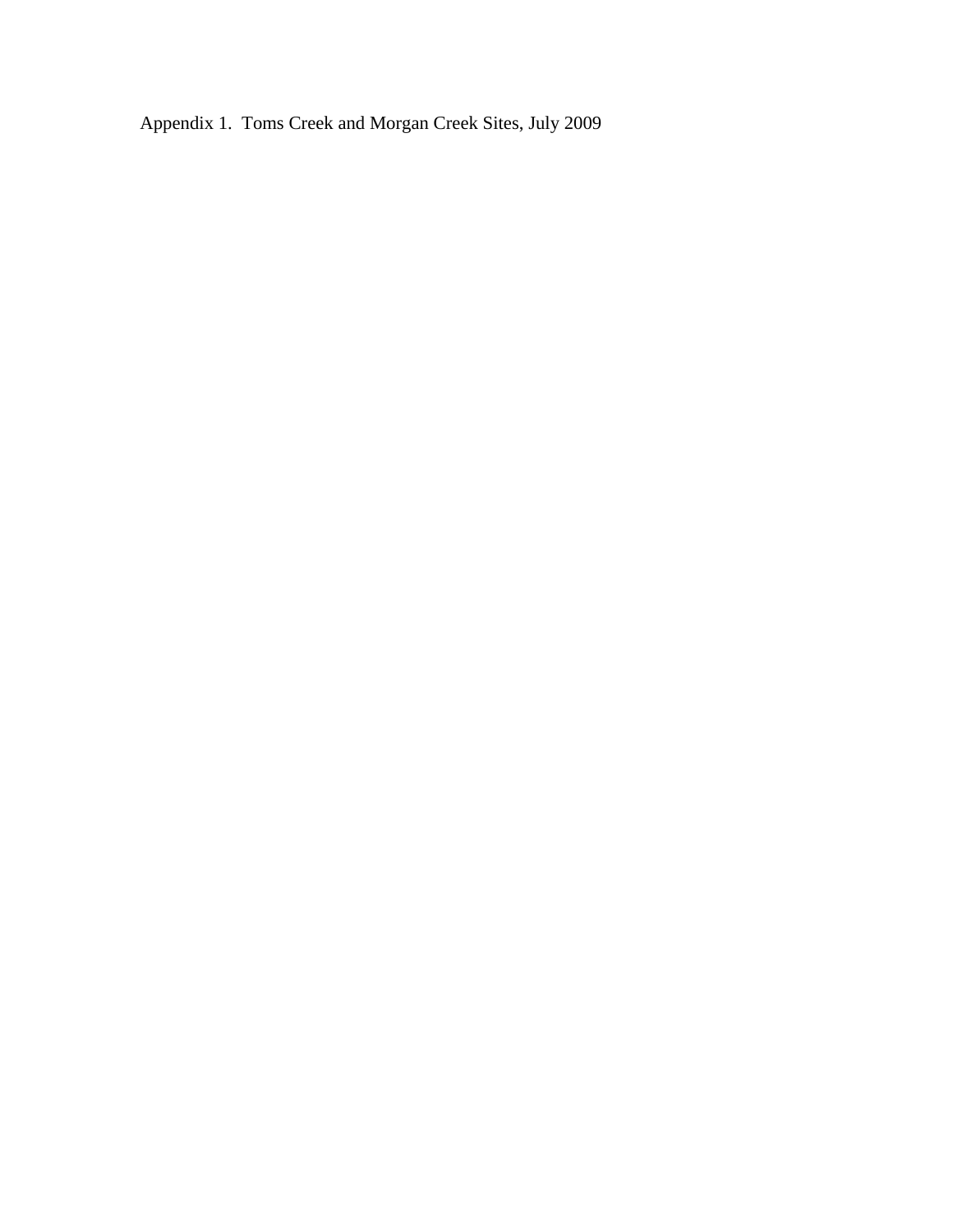Toms Creek 1. Site 1 was located just upstream Main Street in Carrboro, but with access from Lorraine Street. This site drains a largely residential area, although there was usually some buffer zone next to the stream. The stream was highly entrenched and may have been channelized in the past to install the adjacent sewer line.



Toms Creek Site 1, July 2009.

Flow was barely discernable in this part of Toms Creek and this segment may go completely dry during the summer. Width was about 0.2 meters in flowing areas, and about 1.5 meters in pools. There was severe bank erosion in some areas. Substrate was mostly gravel in flowing segments, but there were some areas with boulder and rubble.

Toms Creek 2. Site 2 is located downstream of Berryhill Drive and the Rosewalk development.

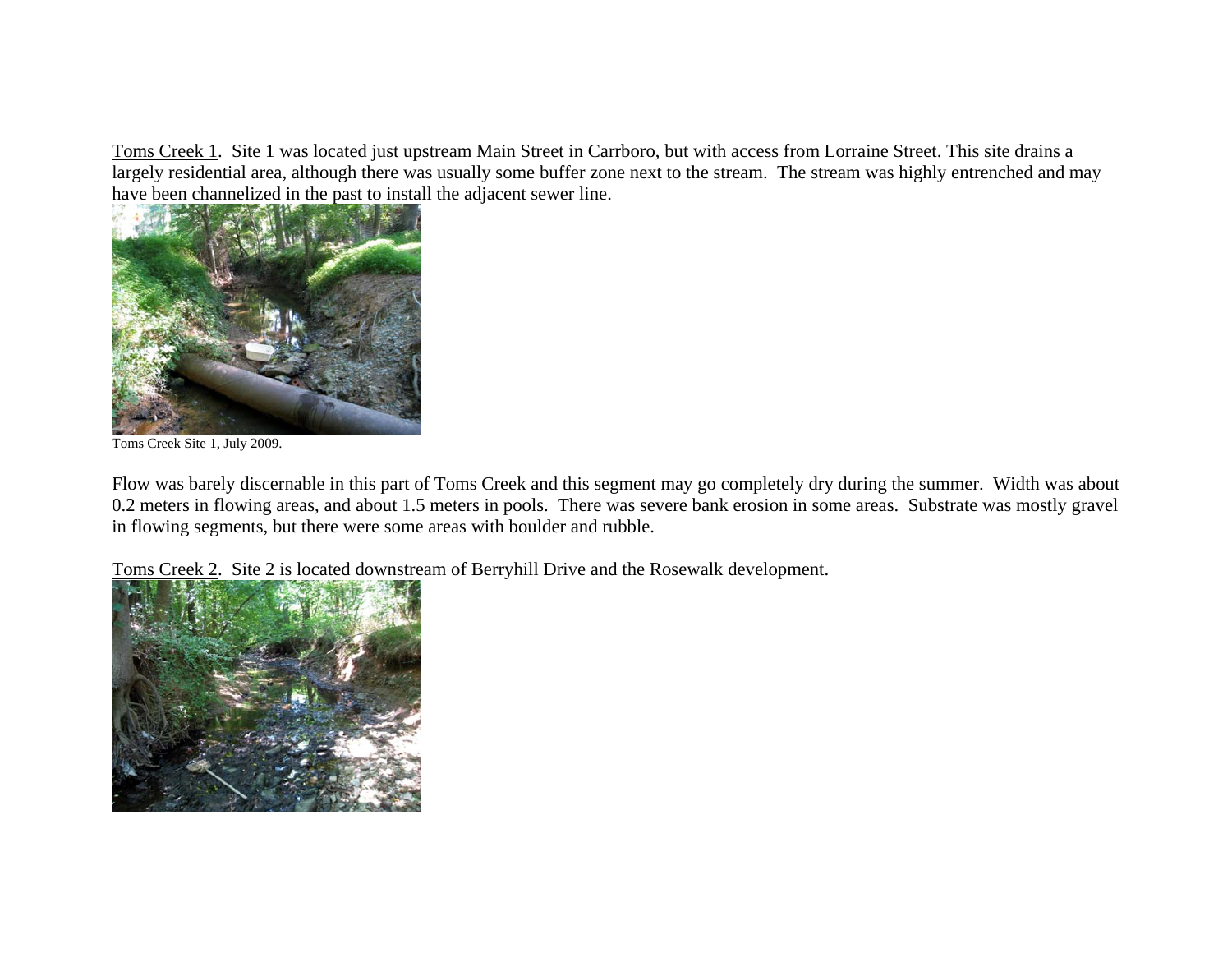Toms Creek Site 2, July 2009.

There is greater flow here than at Toms Creek Site 1, but mean width is still only 2 meters. The substrate is mostly rubble and boulder (70%), but areas of sand deposition were observed along the bank. This part of Toms Creek is deeply entrenched, with severe bank erosion. There is a good buffer zone at this site, but very little buffer was observed at residential areas further upstream in this catchment.

Morgan Creek 1 at Dairyland Rd. In an attempt to find a better reference, Morgan Creek was examined at 2 sites on Dairyland Road. The most upstream site too small, but the downstream site had good flow and good habitat



Morgan Creek, Dairyland Rd, July 2009

Much of this segment was very low gradient, with low current speeds, but a good riffle area was found about 50 meters upstream of the culvert.

The catchment above this site includes some dairy operations, and some problems have been documented in the past.